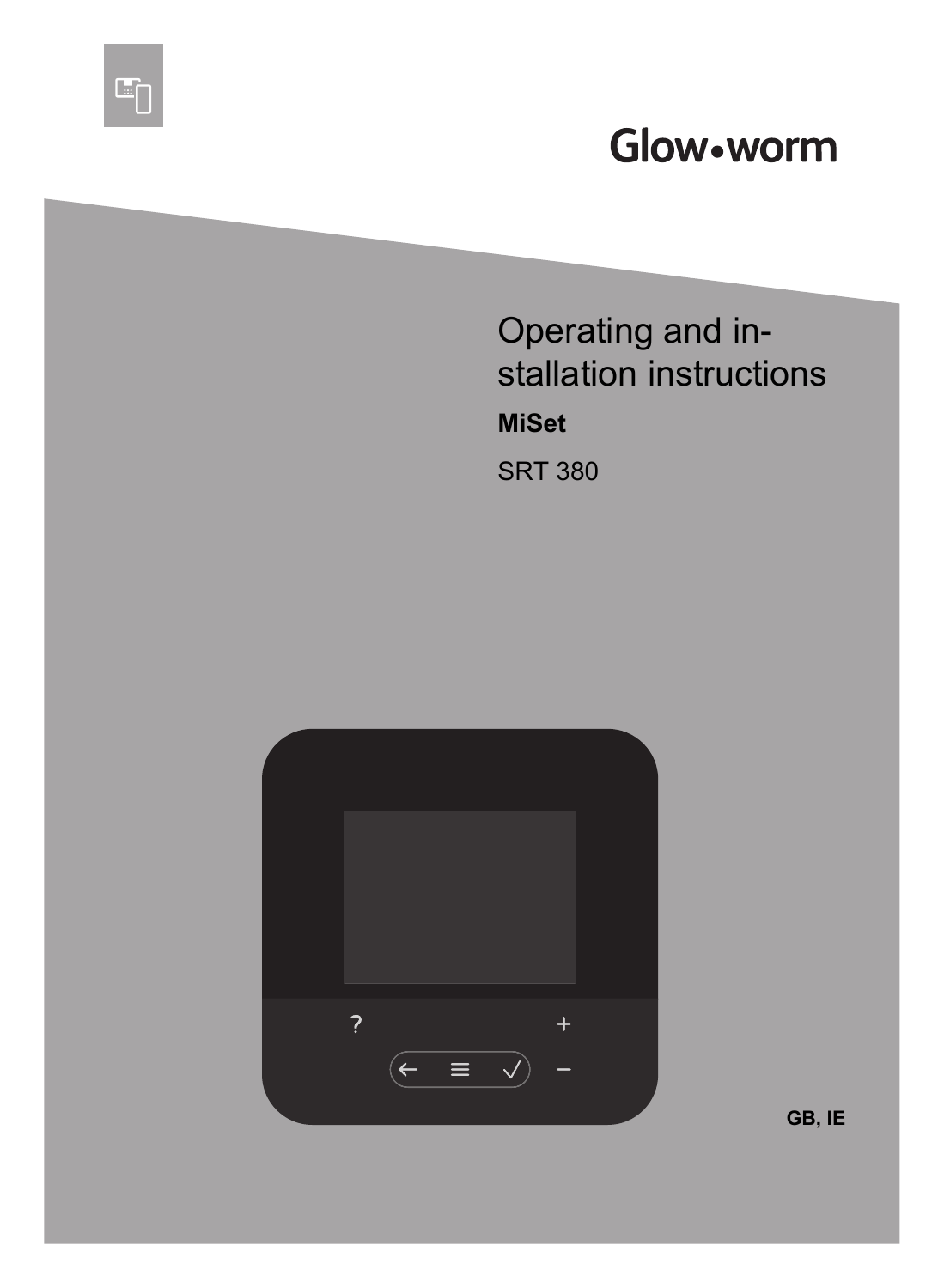# **Contents**

### **Contents**

| 1            | 3                                         |
|--------------|-------------------------------------------|
| 1.1          | 3                                         |
| 1.2          | General safety information<br>3           |
|              | 9                                         |
| 1.3          | $\blacksquare$ -- Safety/regulations<br>4 |
| $\mathbf{2}$ | Product description<br>5                  |
| 2.1          | Which nomenclature is used?<br>5          |
| 2.2          | What is the effect of the frost           |
|              | protection function?<br>5                 |
| 2.3          | What do the following                     |
|              | temperatures mean?<br>5                   |
| 2.4          | What is a zone?<br>5                      |
| 2.5          | What is the circulation?<br>5             |
| 2.6          | What is meant by "time period"?<br>5      |
| 2.7          | Preventing malfunctions<br>6              |
| 2.8          | Setting the heat curve<br>6               |
| 2.9          | Display, control elements and             |
|              | 6                                         |
| 2.10         | Operating and display functions<br>8      |
|              | 6                                         |
|              |                                           |
| 3            | I -- Electrical installation,             |
|              | 14                                        |
| 3.1          | Selecting the lines<br>14                 |
| 3.2          | Installing the system control<br>15       |
|              | ů                                         |
| 4            | 17                                        |
| 4.1          | Prerequisites for starting up<br>17       |
| 4.2          | Running the installation                  |
|              | 17                                        |
| 4.3          | Changing the settings later<br>17         |
| 5            | <b>Fault and maintenance</b>              |
|              | 17                                        |
| 5.1          | 17<br>Fault message                       |
| 5.2          | 17<br>Maintenance message                 |
| 6            | Information about the                     |
|              | 17                                        |
| 6.1          | Observing and storing other               |
|              | 17<br>applicable documents                |
| 6.2<br>6.3   | Validity of the instructions<br>17<br>17  |

| 6.4 | Serial number                                                | 18 |
|-----|--------------------------------------------------------------|----|
| 6.5 |                                                              |    |
| 6.6 | Guarantee and customer                                       |    |
|     |                                                              | 18 |
| 6.7 | Recycling and disposal 18                                    |    |
| 6.8 | Product data in accordance with                              |    |
|     | EU Ordinance no. 811/2013,                                   |    |
|     |                                                              | 18 |
| 6.9 | Technical data - System                                      |    |
|     |                                                              |    |
|     |                                                              |    |
|     |                                                              |    |
| A   | Troubleshooting,                                             |    |
|     | maintenance message  20                                      |    |
| A.1 |                                                              |    |
| A.2 | Maintenance messages 21                                      |    |
|     |                                                              |    |
| B   | ů                                                            |    |
|     | $\mathbf{I}'$ -- Troubleshooting,<br>maintenance message  21 |    |
| B.1 |                                                              |    |
| B.2 | Troubleshooting 22                                           |    |
| B.3 | Maintenance messages 22                                      |    |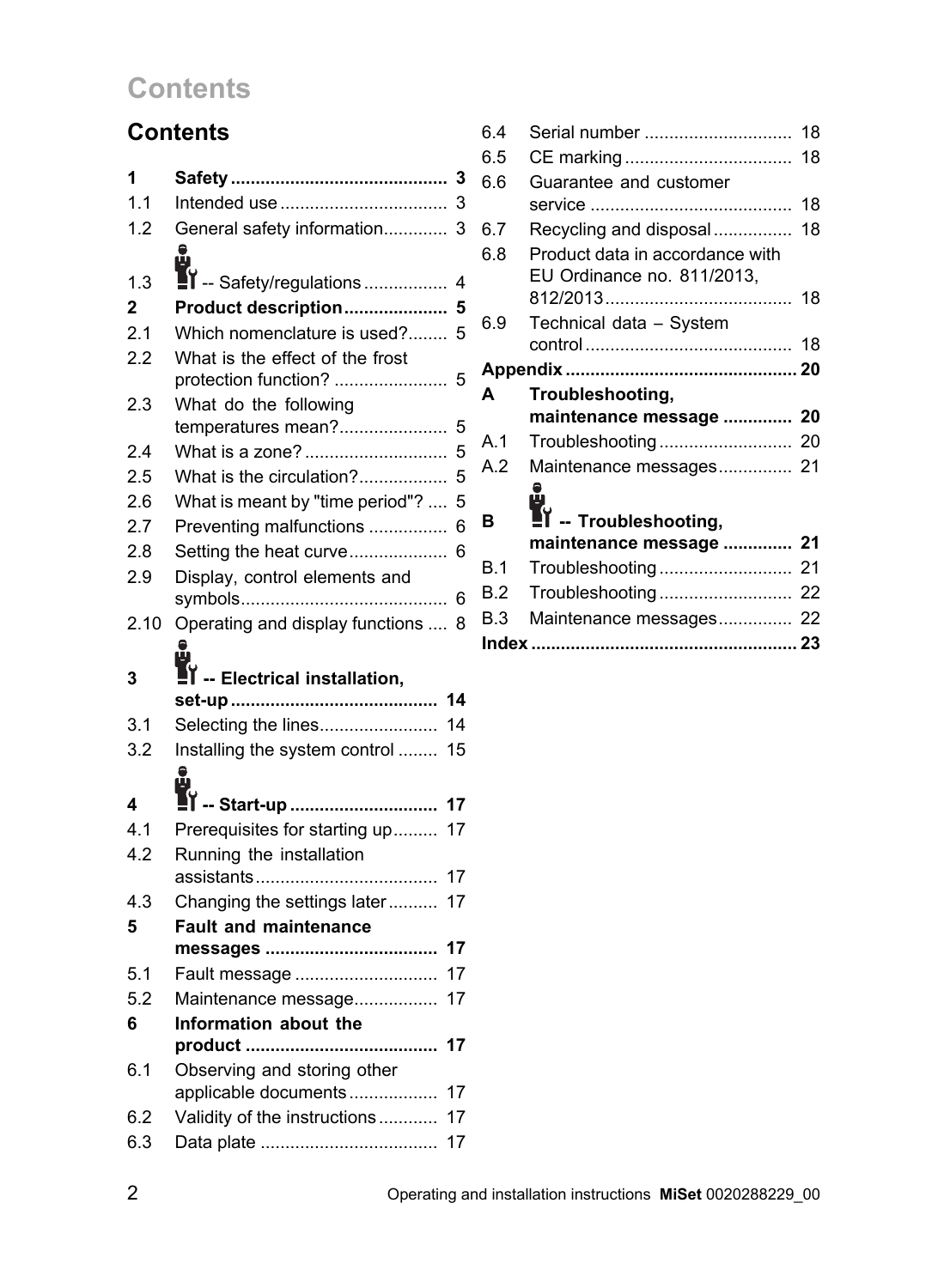# **1 Safety**

# **1.1 Intended use**

In the event of inappropriate or improper use, damage to the product and other property may arise.

The product is intended for using an eBUS interface to control a heating installation with heat generators from the same manufacturer.

The room temperature control controls based on the installed system:

- Heating
- Domestic hot water generation
- Circulation

Intended use includes the following:

- Observance of all other applicable documents for the product and any other system components
- installing and setting up the product in accordance with the product and system approval

Intended use also covers installation in accordance with the IP code.

This product can be used by children aged from 8 years and above and persons with reduced physical, sensory or mental capabilities or lack of experience and knowledge if they have been given supervision or instruction concerning use of the product in a safe way and understand the hazards involved. Children must not play with the product. Cleaning and user maintenance work must not be carried out by children unless they are supervised.

Any other use that is not specified in these instructions, or use beyond that specified in this document, shall be considered improper use.

### **1.2 General safety information**

### **1.2.1 Risk caused by inadequate qualifications**

The following work must only be carried out by competent persons who are sufficiently qualified to do so:

- Set-up
- Dismantling
- Installation
- Start-up
- Decommissioning
- ▶ Proceed in accordance with current technology.

Work and functions that must only be carried out or set by the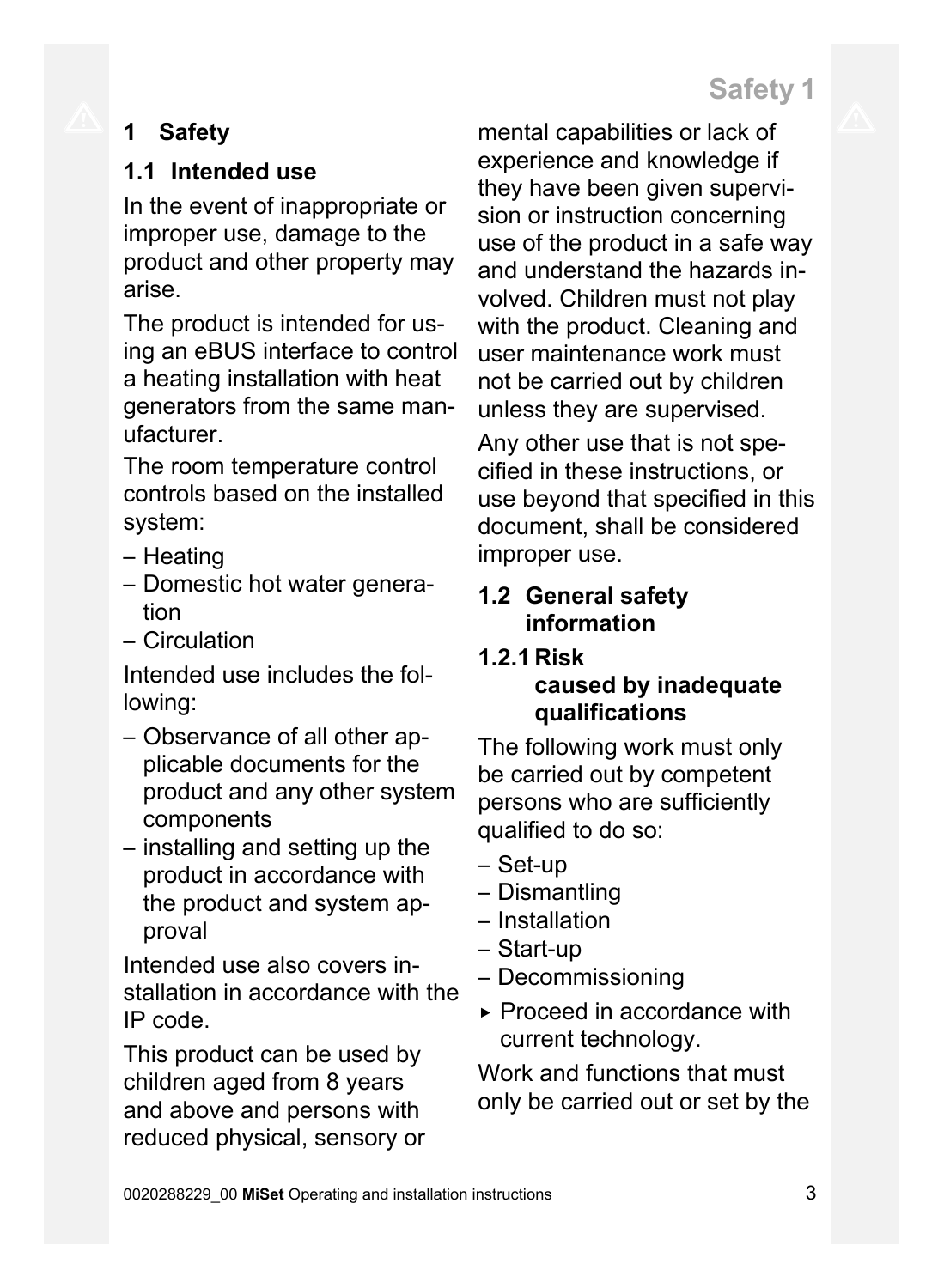competent person are marked by the  $\mathbf{N}$  symbol.

### **1.2.2 Danger caused by improper operation**

Improper operation may present a danger to you and others, and cause material damage.

- ▶ Carefully read the enclosed instructions and all other applicable documents, particularly the "Safety" section and the warnings.
- $\triangleright$  As the end user, you should only carry out those activities for which these instructions provide instructions and that

are not marked with the **T** symbol.

**1.3 -- Safety/regulations**

### **1.3.1 Risk of material damage caused by frost**

 $\triangleright$  Do not install the product in rooms prone to frost.

# **1.3.2 Regulations (directives, laws, standards)**

▶ Observe the national regulations, standards, directives, ordinances and laws.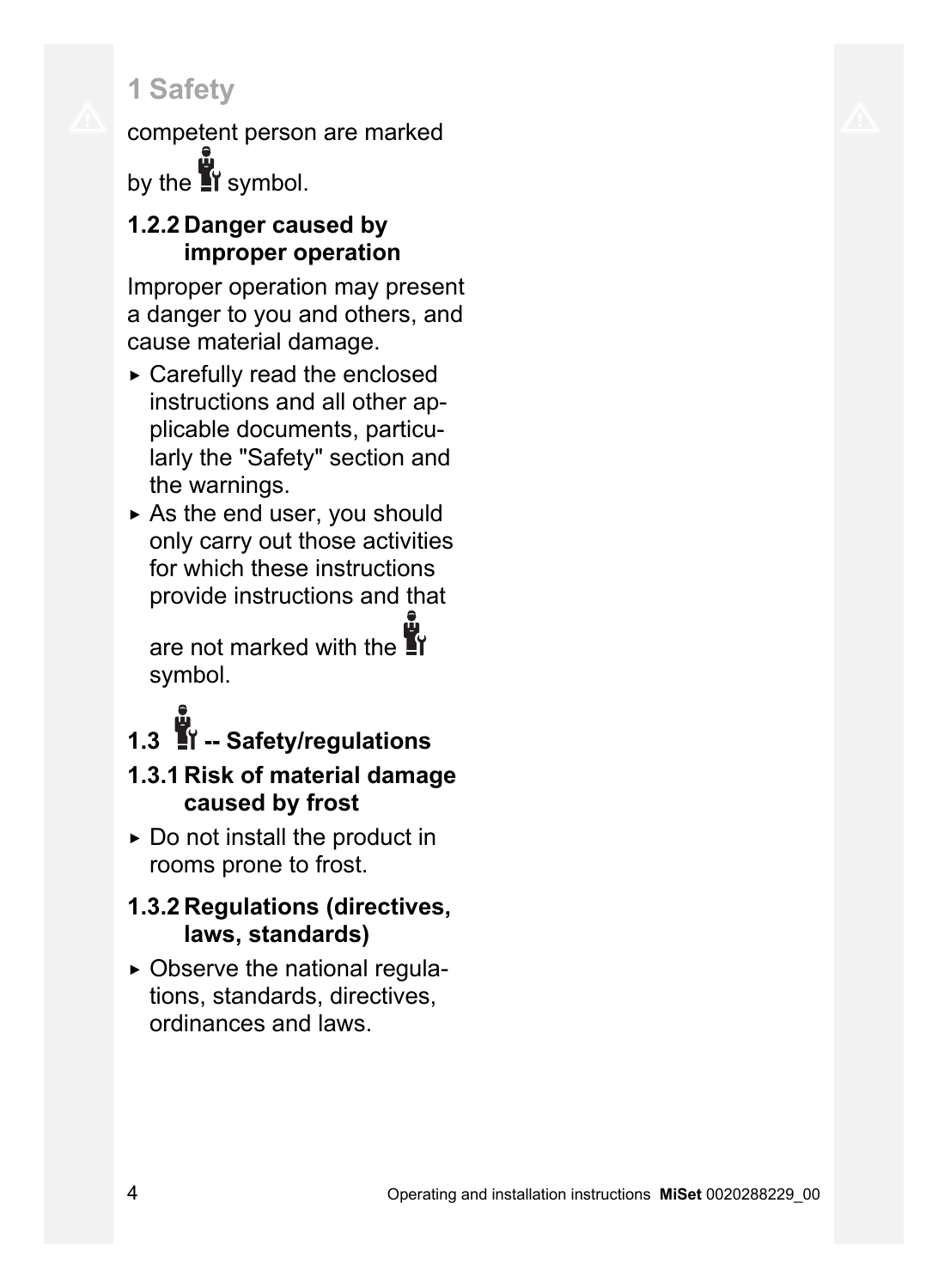# **2 Product description**

### **2.1 Which nomenclature is used?**

- System control: Instead of **SRT 380**
- Remote control: Instead of **SR 92**

#### **2.2 What is the effect of the frost protection function?**

The frost protection function protects the heating installation and flat from frost damage.

At outdoor temperatures

- Below 4 °C for longer than four hours, the system control switches the heat generator on and regulates the target room temperature to at least 5 °C.
- Above 4 °C, the system control does not switch the heat generator on, but it monitors the outdoor temperature.

#### **2.3 What do the following temperatures mean?**

**Desired temp.** is the temperature to which you want to heat up the living rooms.

**Set-back temp.** is the level below which the temperature in the living rooms does not fall when outside of the time periods.

**Flow temp.** is the temperature at which the heating water leaves the heat generator.

### **2.4 What is a zone?**

A building can be divided into multiple areas, which are known as zones. A different requirement can be placed on the heating installation in each zone.

Examples for dividing into zones:

- Underfloor heating (zone 1) and panel radiator heating (zone 2) are available in one building.
- A building is made up of several selfcontained residential units. Each residential unit has its own zone.

# **2.5 What is the circulation?**

An additional water pipe is connected to the domestic hot water pipe and forms a circuit with the domestic hot water cylinder. A circulation pump facilitates the continuous circulation of domestic hot water through the pipework system which means that hot water is immediately available, even at more distant draw-off points.

#### **2.6 What is meant by "time period"?**

Example of heating mode in the mode: Time-controlled



perature You can divide a day up into several time periods **(3)** and **(5)**. Each time period can comprise an individual start time and end time. The time periods must not overlap. You can assign a different desired temper-

ature **(1)** to each time period.

Example:

16:30 to 18:00; 21 °C 20:00 to 22:30; 24 °C

The system control regulates the living rooms to the desired temperature within the time periods. In the times outside of the time periods **(4)**, the system control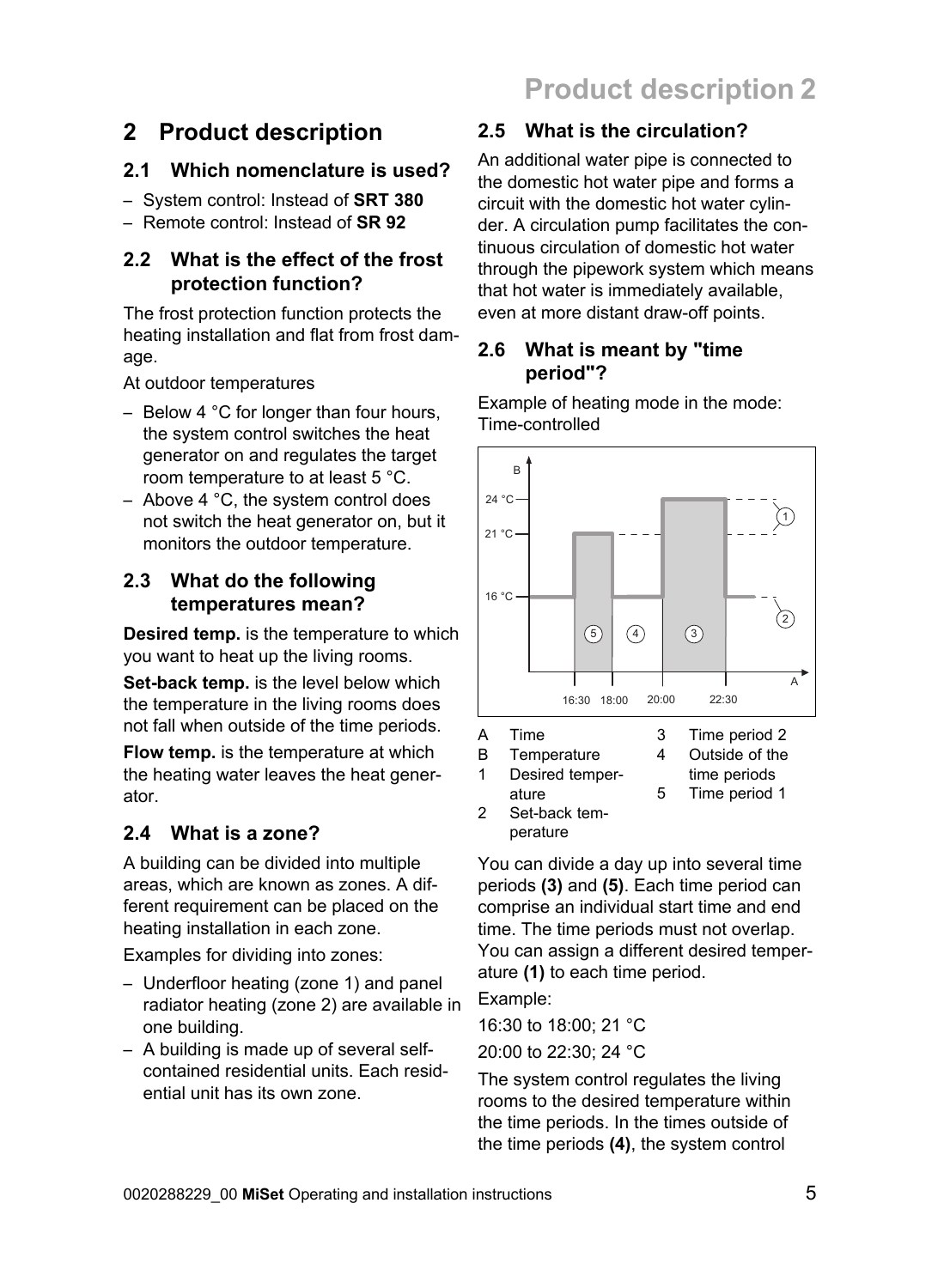regulates the living rooms to the lower setback temperature **(2)** that is set.

#### **2.7 Preventing malfunctions**

- ▶ Do not cover the system control with furniture, curtains or other objects.
- $\blacktriangleright$  If the system control is installed in the living room, open all of the thermostatic radiator valves in this room fully.

#### **2.8 Setting the heat curve**



The figure shows the possible heat curves of 0.1 to 4.0 for a target room temperature of 20 °C. If, for example, heat curve 0.4 is selected, a flow temperature of 40 °C is maintained at an outdoor temperature of -  $15 °C$ .



If the heat curve 0.4 is selected and 21 °C is specified for the target room temperature, the heat curve is then translated, as shown in the figure. The heat curve is displaced according to the value of the target room temperature along axis a which is angled at 45°. At an outdoor temperature of -15 °C, the control system provides a flow temperature of 45 °C.

#### **2.9 Display, control elements and symbols**



#### **2.9.1 Control elements**

|     | Calling up the menu                |
|-----|------------------------------------|
|     | Back to the main menu              |
|     |                                    |
|     | Confirming a selection/change      |
|     | - Saving set values                |
|     | - One level back                   |
|     | - Cancelling input                 |
|     | Navigating through the menu struc- |
|     | ture                               |
| and | - Reducing or increasing the set   |
|     | value                              |
|     | Navigating to individual num-      |
|     | bers/letters                       |
|     | Calling up help                    |
|     | Calling up the time programme as-  |
|     | sistant                            |
|     |                                    |

Active control elements light up red.

Press  $(\equiv)$  once: You access the basic display.

 $P_{\text{re}}(\equiv)$  twice: You access the menu.

perature °C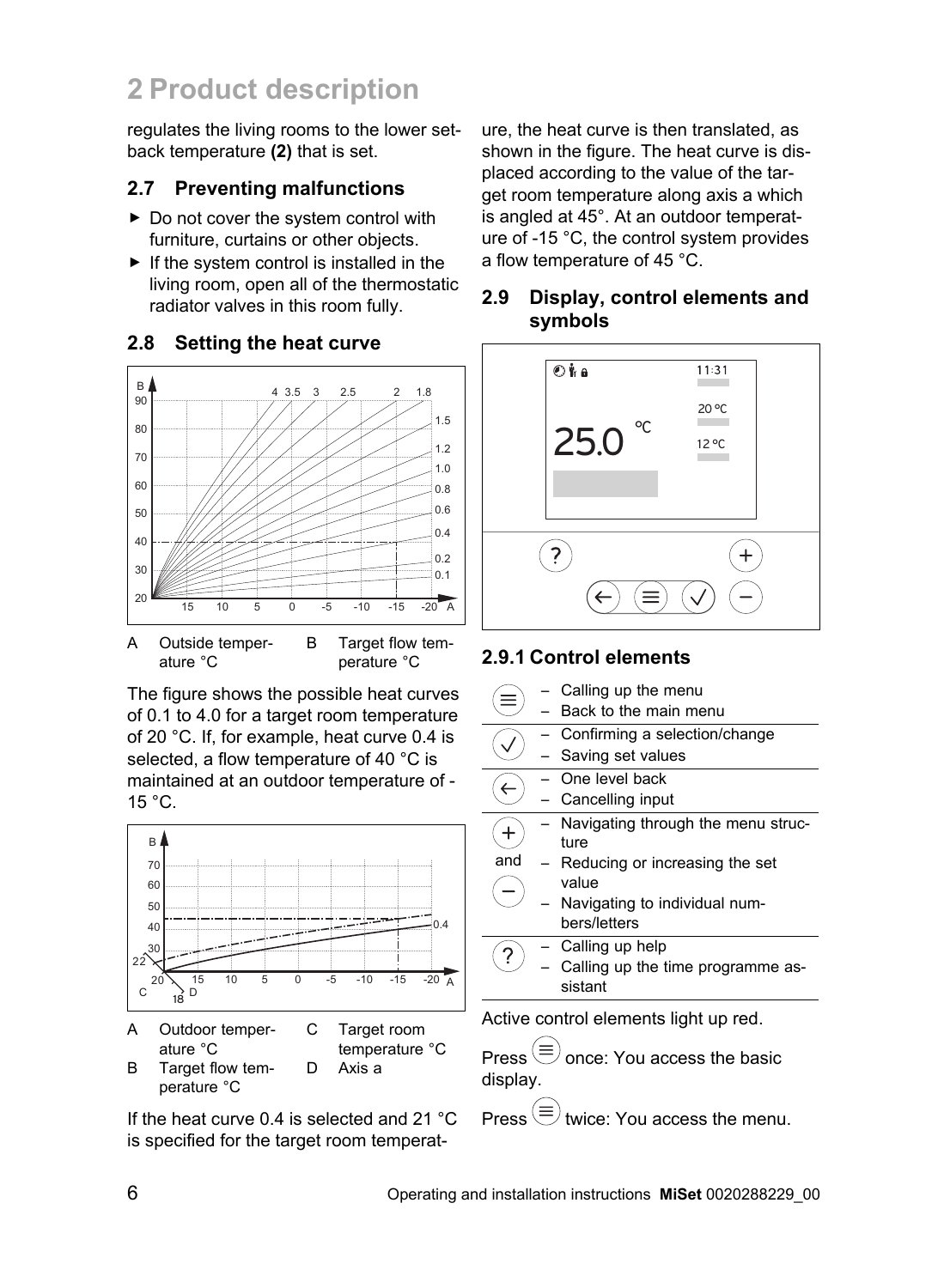### **2.9.2 Symbols**

|   | Time-controlled heating active    |
|---|-----------------------------------|
| n | <b>Button lock active</b>         |
|   | Maintenance required              |
|   | Fault in the heating installation |
|   | Contact the competent person      |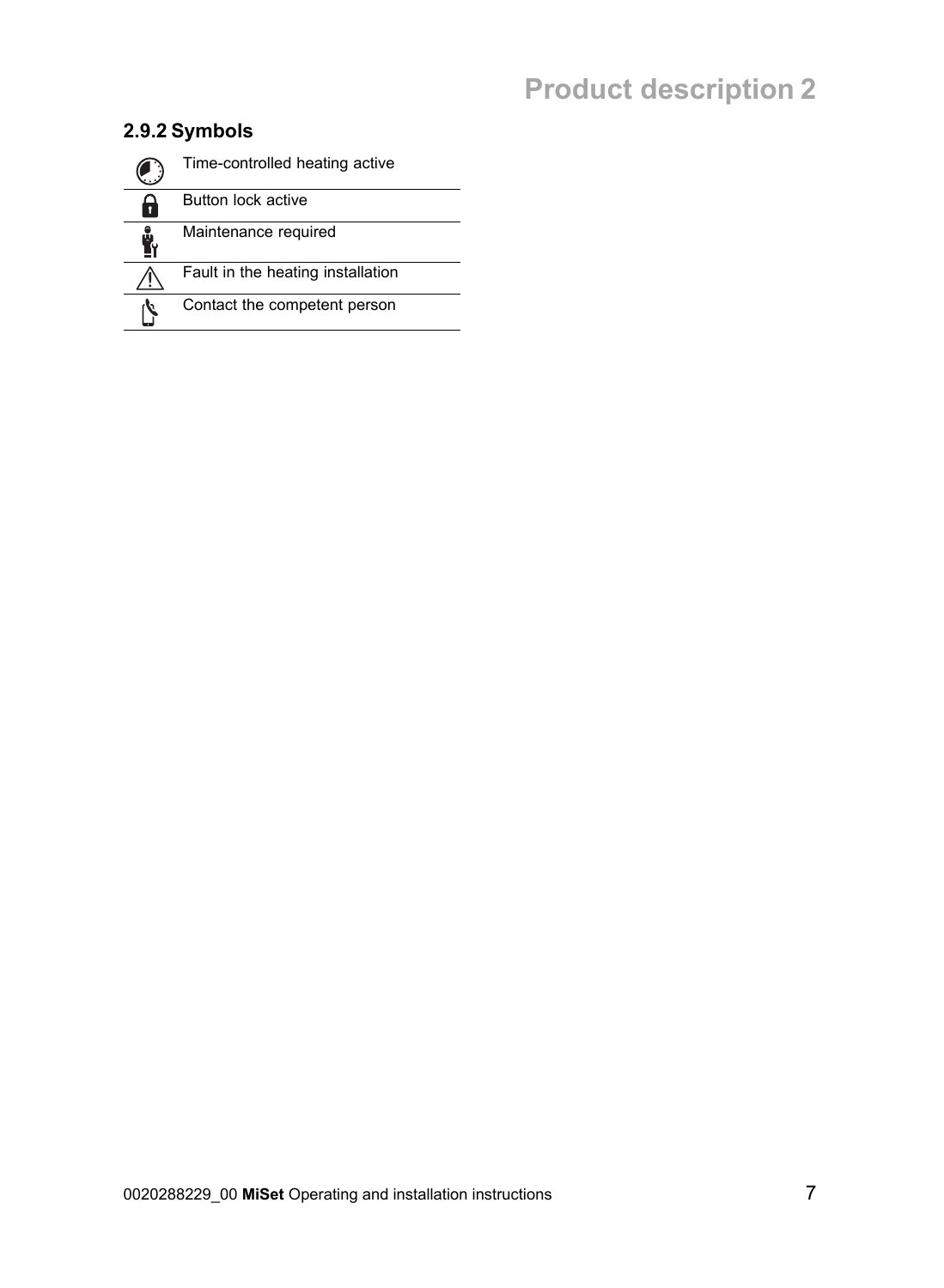#### **2.10 Operating and display functions**



#### **Note**

The functions described in this section are not available for all system configurations.

To call up the menu, press  $\widehat{\equiv}$  twice.

#### **2.10.1 CONTROL menu item**

| $MEM \rightarrow CONTROL$                                                             |                                  |                                                                                |                                                                                                                                |  |
|---------------------------------------------------------------------------------------|----------------------------------|--------------------------------------------------------------------------------|--------------------------------------------------------------------------------------------------------------------------------|--|
| $\rightarrow$ Zone                                                                    |                                  |                                                                                |                                                                                                                                |  |
|                                                                                       | $\rightarrow$ Name of zone       | Changing the name Zone 1, which was set at the factory                         |                                                                                                                                |  |
|                                                                                       | $\rightarrow$ Mode:              | $\rightarrow$ Manual                                                           | $\rightarrow$ Desired temperature: °C                                                                                          |  |
|                                                                                       |                                  | Uninterrupted retention of the desired temperature                             |                                                                                                                                |  |
|                                                                                       |                                  | $\rightarrow$ Time-contr.                                                      | $\rightarrow$ Weekly planner                                                                                                   |  |
|                                                                                       |                                  |                                                                                | $\rightarrow$ Set-back temperature: $^{\circ}$ C                                                                               |  |
|                                                                                       |                                  | be set per day                                                                 | Weekly planner: Up to 12 time periods and desired temperatures can                                                             |  |
|                                                                                       |                                  | In Set-back mode: means:                                                       | The competent person sets how the heating installation behaves out-<br>side of the time period in the Set-back mode: function. |  |
|                                                                                       |                                  | protection is activated.                                                       | - Eco: The heating is switched off outside of the time periods. Frost                                                          |  |
|                                                                                       |                                  | ods.                                                                           | - Normal: The set-back temperature applies outside of the time peri-                                                           |  |
|                                                                                       |                                  |                                                                                | <b>Desired temperature: °C:</b> Applies within the time periods                                                                |  |
|                                                                                       |                                  | $\rightarrow$ Off                                                              |                                                                                                                                |  |
|                                                                                       |                                  | frost protection is activated                                                  | Heating is switched off, domestic hot water continues to be available,                                                         |  |
|                                                                                       | $\rightarrow$ Absence            |                                                                                | $\rightarrow$ AII: Applies only to any zones within the specified time period                                                  |  |
|                                                                                       |                                  | $\rightarrow$ Zone: Applies for the selected zone in the specified time period |                                                                                                                                |  |
| Heating and domestic hot water mode is switched off; frost protection<br>is activated |                                  |                                                                                |                                                                                                                                |  |
|                                                                                       | $\rightarrow$ Domestic hot water |                                                                                |                                                                                                                                |  |
|                                                                                       | $\rightarrow$ Mode:              | $\rightarrow$ Manual                                                           | $\rightarrow$ DHW temperature                                                                                                  |  |
|                                                                                       |                                  |                                                                                | Uninterrupted retention of the domestic hot water temperature                                                                  |  |
|                                                                                       |                                  | $\rightarrow$ Time-contr.                                                      | $\rightarrow$ Domestic hot water weekly planner                                                                                |  |
|                                                                                       |                                  |                                                                                | $\rightarrow$ DHW temperature: $^{\circ}$ C                                                                                    |  |
|                                                                                       |                                  |                                                                                | $\rightarrow$ Circulation weekly planner                                                                                       |  |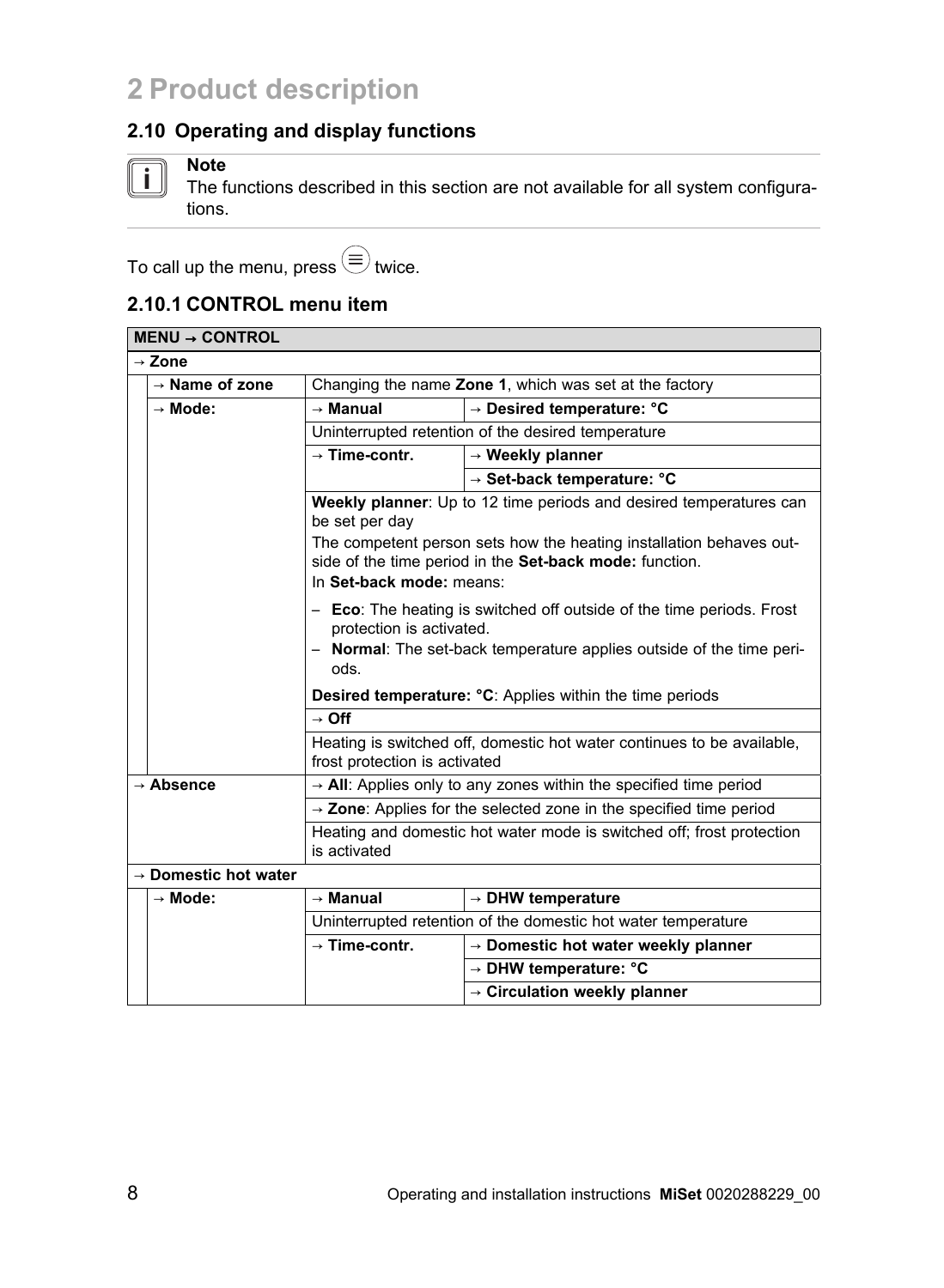| $MEM \rightarrow CONTROL$                 |                                                                                                                                                                                                |
|-------------------------------------------|------------------------------------------------------------------------------------------------------------------------------------------------------------------------------------------------|
| $\rightarrow$ Mode:                       | Domestic hot water weekly planner: Up to three time periods can be<br>set per day                                                                                                              |
|                                           | <b>DHW temperature: °C:</b> Applies within the time periods                                                                                                                                    |
|                                           | Domestic hot water mode is switched off outside of the time periods                                                                                                                            |
|                                           | <b>Circulation weekly planner</b> . Up to three time periods can be set per<br>day                                                                                                             |
|                                           | The circulation pump pumps hot water to the draw-off points within the<br>time periods                                                                                                         |
|                                           | Outside of the time periods, the circulation pump is switched off                                                                                                                              |
|                                           | $\rightarrow$ Off                                                                                                                                                                              |
|                                           | Domestic hot water mode is switched off                                                                                                                                                        |
| $\rightarrow$ DHW boost                   | Heating up the water in the cylinder once                                                                                                                                                      |
| $\rightarrow$ Ventilation boost           | Heating mode is switched off for 30 minutes.                                                                                                                                                   |
| $\rightarrow$ Time programme<br>assistant | Programming of the desired temperature for Monday–Friday and Sat-<br>urday–Sunday; the programming applies for the time-controlled Heat-<br>ing, Domestic hot water and Circulation functions. |
|                                           | Overwrites the weekly planner for the Heating, Domestic hot water<br>and Circulation functions.                                                                                                |
| $\rightarrow$ Sytem off                   |                                                                                                                                                                                                |

#### **2.10.2 INFORMATION menu item**

#### **MENU** → **INFORMATION**

| $\rightarrow$ Current temperatures                                   |                                     |  |  |
|----------------------------------------------------------------------|-------------------------------------|--|--|
| $\rightarrow$ Zone                                                   |                                     |  |  |
| $\rightarrow$ DHW temperature                                        |                                     |  |  |
| $\rightarrow$ Water pressure: bar                                    |                                     |  |  |
| $\rightarrow$ Burner status:                                         |                                     |  |  |
| $\rightarrow$ Control elements                                       | Explanation of the control elements |  |  |
| Explanation of the menu structure<br>$\rightarrow$ Menu introduction |                                     |  |  |
| $\rightarrow$ Competent person contact info                          |                                     |  |  |
| $\rightarrow$ Serial number                                          |                                     |  |  |

#### **2.10.3 SETTINGS menu item**

| $MENT \rightarrow SETTINGS$                      |                                                                                 |
|--------------------------------------------------|---------------------------------------------------------------------------------|
| $\rightarrow$ Installer level                    |                                                                                 |
| $\rightarrow$ Enter access<br>code               | Access to the installer level, factory setting: 00                              |
| $\rightarrow$ Competent per-<br>son contact info | Entering contact details                                                        |
| $\rightarrow$ Service date:                      | Enter the next service date for a connected component, e.g. heat gen-<br>erator |
| $\rightarrow$ Fault history                      | Faults are listed in chronological order                                        |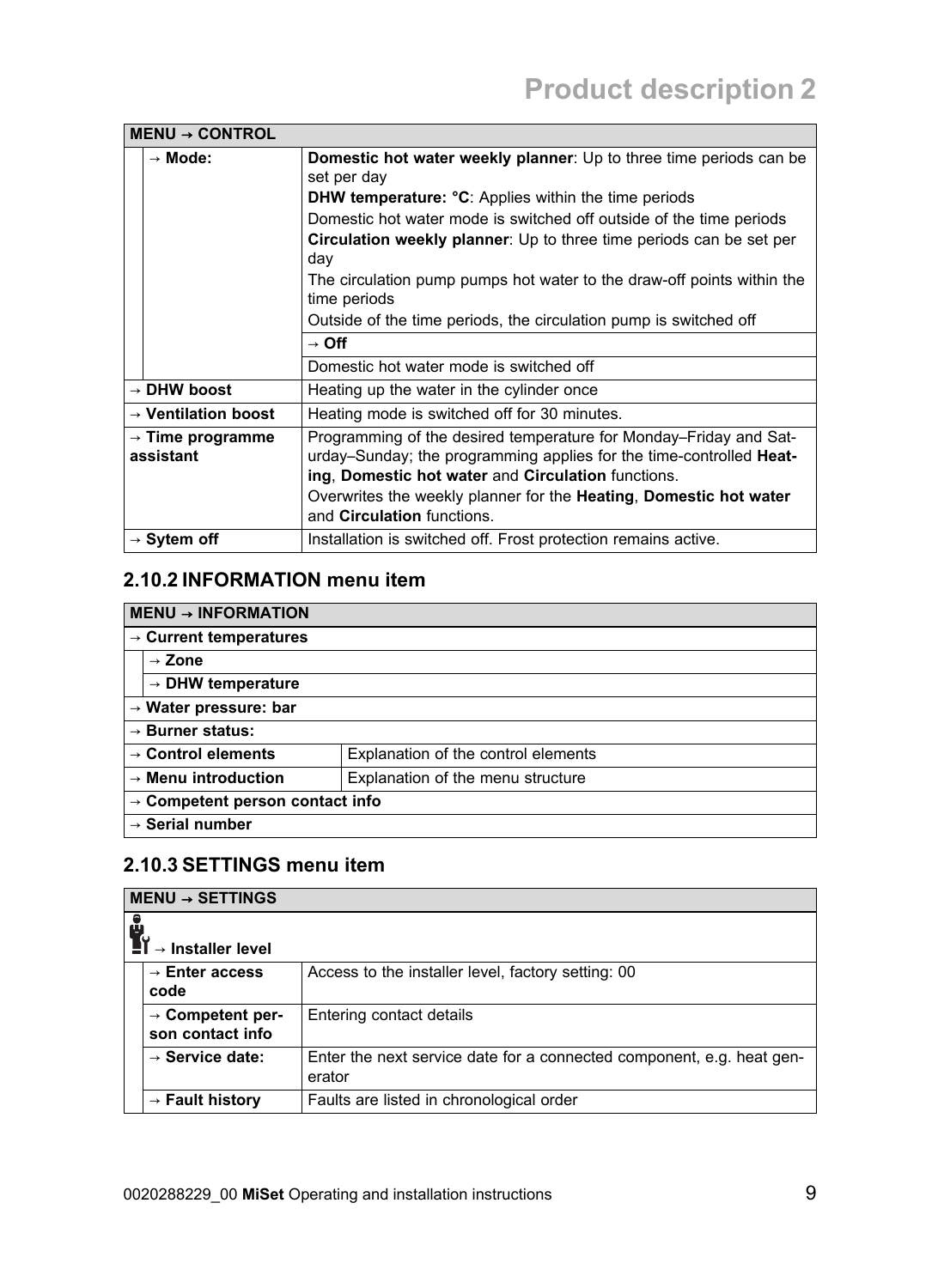| $MEM \rightarrow SETTINGS$                               |                                                                                                                                                                       |  |
|----------------------------------------------------------|-----------------------------------------------------------------------------------------------------------------------------------------------------------------------|--|
| $\rightarrow$ Installation con-<br>figuration            | Functions ( $\rightarrow$ Installation configuration menu item)                                                                                                       |  |
| $\rightarrow$ Screed drying                              | Activate the Screed drying profile function for freshly laid screed in<br>accordance with the construction regulations.                                               |  |
|                                                          | The system control regulates the flow temperature independently of<br>the outdoor temperature. Setting screed drying $($ - Installation config-<br>uration menu item) |  |
| $\rightarrow$ Change code                                |                                                                                                                                                                       |  |
| $\rightarrow$ Language, time, display                    |                                                                                                                                                                       |  |
| $\rightarrow$ Language:                                  |                                                                                                                                                                       |  |
| $\rightarrow$ Date:                                      | After the power is switched off, the date is retained for approx. 30<br>minutes.                                                                                      |  |
| $\rightarrow$ Time:                                      | After the power is switched off, the time is retained for approx. 30<br>minutes.                                                                                      |  |
| $\rightarrow$ Display brightness:                        |                                                                                                                                                                       |  |
| $\rightarrow$ Automatic<br>$\rightarrow$ Daylight saving |                                                                                                                                                                       |  |
| time:                                                    | $\rightarrow$ Manual                                                                                                                                                  |  |
| The change takes place:                                  |                                                                                                                                                                       |  |
|                                                          | - On the last weekend in March at 02:00 (daylight saving time)                                                                                                        |  |
|                                                          | On the last weekend in October at 03:00 (standard time)                                                                                                               |  |
| $\rightarrow$ Offset                                     |                                                                                                                                                                       |  |
| $\rightarrow$ Room temperat-                             | Comparison of the temperature difference between the measured                                                                                                         |  |
| ure: K                                                   | value in the system control and the value for a reference thermometer<br>in the living room.                                                                          |  |
| $\rightarrow$ Outdoor temper-                            | Comparison of the temperature difference between the measured                                                                                                         |  |
| ature: K                                                 | value in the outdoor temperature sensor and the value for a reference<br>thermometer in the living room.                                                              |  |
| $\rightarrow$ Factory settings                           | The system control resets all of the settings to the factory settings and<br>calls up the installation assistant.                                                     |  |
|                                                          | Only the competent person can call up the installation assistant.                                                                                                     |  |

# **2.10.4 Installation configuration menu item**

| $MEMU \rightarrow SETTINGS \rightarrow Instanter level \rightarrow Instantation$ configuration |                                                                                                                                                                                                                                                                                                                                        |                                                                  |
|------------------------------------------------------------------------------------------------|----------------------------------------------------------------------------------------------------------------------------------------------------------------------------------------------------------------------------------------------------------------------------------------------------------------------------------------|------------------------------------------------------------------|
| $\rightarrow$ Installation                                                                     |                                                                                                                                                                                                                                                                                                                                        |                                                                  |
| $\rightarrow$ Water pressure: bar                                                              |                                                                                                                                                                                                                                                                                                                                        |                                                                  |
| $\rightarrow$ eBUS components                                                                  |                                                                                                                                                                                                                                                                                                                                        | List of eBUS components and their software versions              |
| $\rightarrow$ Adaptive heat curve:                                                             | Automatic fine adjustment of the heat curve. Prerequisite:<br>The suitable heat curve for the building is set in the <b>Heat</b><br>curve: function.<br>The correct zone is assigned to the system control or the<br>remote control in the Zone assignment: function.<br><b>Expanded</b> is selected in the Room temp. mod.: function. |                                                                  |
| $\rightarrow$ Control:                                                                         |                                                                                                                                                                                                                                                                                                                                        | <b>R.temp.contr</b>   It is controlled via the room temperature. |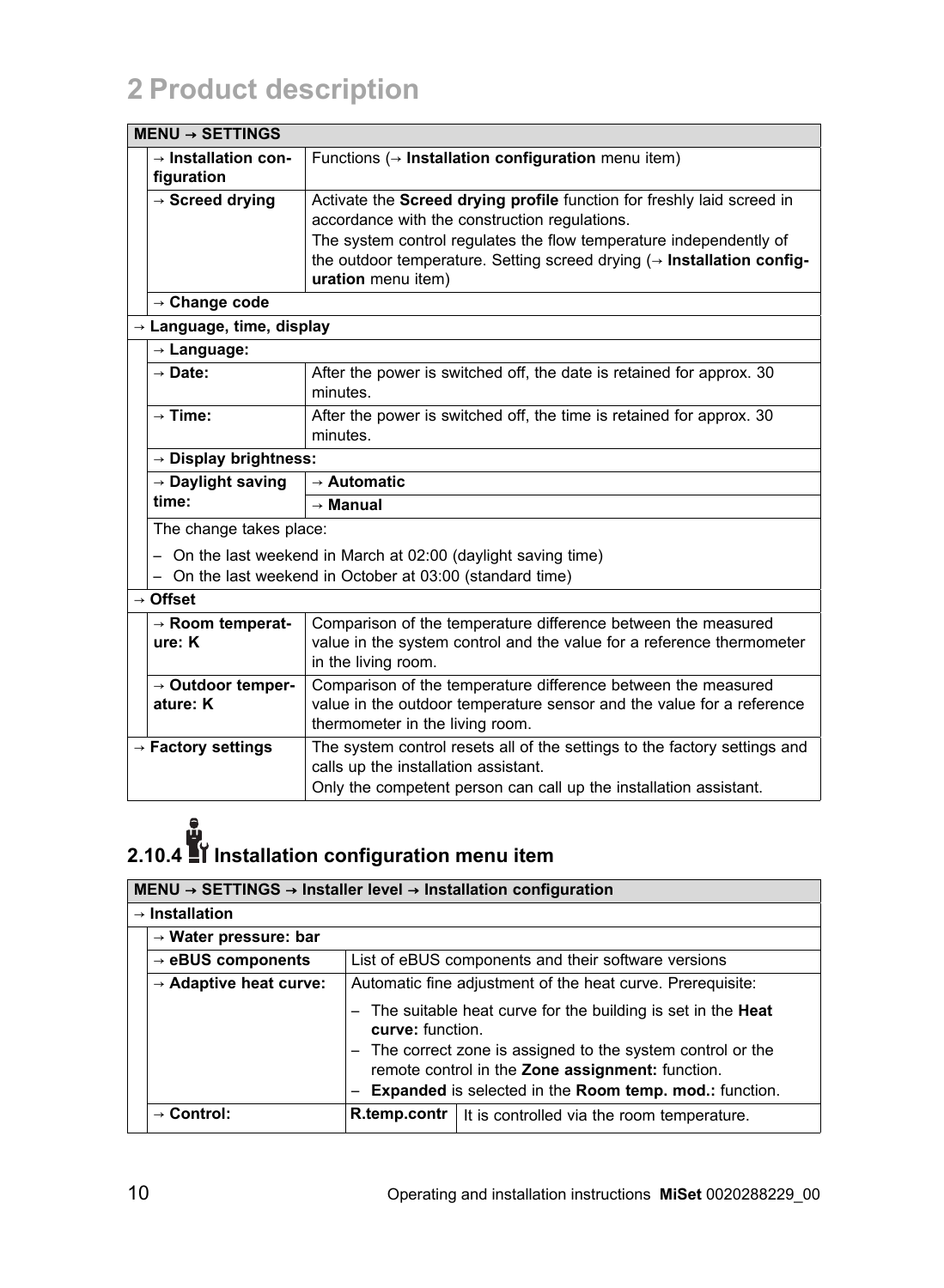| MENU → SETTINGS → Installer level → Installation configuration     |                                                                                                                                                                                                   |                                                                                                                                                                                                                                                                                                                                                                                                                                                                                                                                                                                                                                                                                                                                                                                                                                                           |
|--------------------------------------------------------------------|---------------------------------------------------------------------------------------------------------------------------------------------------------------------------------------------------|-----------------------------------------------------------------------------------------------------------------------------------------------------------------------------------------------------------------------------------------------------------------------------------------------------------------------------------------------------------------------------------------------------------------------------------------------------------------------------------------------------------------------------------------------------------------------------------------------------------------------------------------------------------------------------------------------------------------------------------------------------------------------------------------------------------------------------------------------------------|
| $\rightarrow$ Control:                                             | Weath -                                                                                                                                                                                           | It is controlled via the outdoor temperature as soon                                                                                                                                                                                                                                                                                                                                                                                                                                                                                                                                                                                                                                                                                                                                                                                                      |
|                                                                    | comp.                                                                                                                                                                                             | as an outdoor temperature sensor is connected.                                                                                                                                                                                                                                                                                                                                                                                                                                                                                                                                                                                                                                                                                                                                                                                                            |
| $\rightarrow$ Heat generator 1                                     |                                                                                                                                                                                                   |                                                                                                                                                                                                                                                                                                                                                                                                                                                                                                                                                                                                                                                                                                                                                                                                                                                           |
| $\rightarrow$ Status:                                              |                                                                                                                                                                                                   |                                                                                                                                                                                                                                                                                                                                                                                                                                                                                                                                                                                                                                                                                                                                                                                                                                                           |
| → Current flow temperature: °C                                     |                                                                                                                                                                                                   |                                                                                                                                                                                                                                                                                                                                                                                                                                                                                                                                                                                                                                                                                                                                                                                                                                                           |
| $\rightarrow$ Circuit 1                                            |                                                                                                                                                                                                   |                                                                                                                                                                                                                                                                                                                                                                                                                                                                                                                                                                                                                                                                                                                                                                                                                                                           |
| $\rightarrow$ Status:                                              |                                                                                                                                                                                                   |                                                                                                                                                                                                                                                                                                                                                                                                                                                                                                                                                                                                                                                                                                                                                                                                                                                           |
| $\rightarrow$ Target flow temperature: $^{\circ}$ C                |                                                                                                                                                                                                   |                                                                                                                                                                                                                                                                                                                                                                                                                                                                                                                                                                                                                                                                                                                                                                                                                                                           |
| $\rightarrow$ OT switch-off<br>threshold: °C                       | tivates heating mode.                                                                                                                                                                             | Enter the upper limit for the outdoor temperature. If the outdoor<br>temperature rises above the set value, the system control deac-                                                                                                                                                                                                                                                                                                                                                                                                                                                                                                                                                                                                                                                                                                                      |
| → Heat curve:                                                      |                                                                                                                                                                                                   | The heat curve ( $\rightarrow$ section "Product description") is the depend-<br>ence of the flow temperature on the outdoor temperature for the<br>desired temperature (target room temperature).                                                                                                                                                                                                                                                                                                                                                                                                                                                                                                                                                                                                                                                         |
| $\rightarrow$ Min. target flow tem-<br>perature: °C                |                                                                                                                                                                                                   | Enter the lower limit for the target flow temperature. The system<br>control compares the set value with the calculated target flow<br>temperature, and regulates to the larger of these values.                                                                                                                                                                                                                                                                                                                                                                                                                                                                                                                                                                                                                                                          |
| $\rightarrow$ Max. target flow tem-<br>perature: °C                | Enter the upper limit for the target flow temperature. The system<br>control compares the set value with the calculated target flow<br>temperature, and regulates to the smaller of these values. |                                                                                                                                                                                                                                                                                                                                                                                                                                                                                                                                                                                                                                                                                                                                                                                                                                                           |
| $\rightarrow$ Set-back mode:                                       |                                                                                                                                                                                                   |                                                                                                                                                                                                                                                                                                                                                                                                                                                                                                                                                                                                                                                                                                                                                                                                                                                           |
|                                                                    | $\rightarrow$ Eco                                                                                                                                                                                 | The heating function is switched off and the frost<br>protection function is activated.<br>At outdoor temperatures that are below 4 °C for<br>longer than four hours, the system control switches<br>the heat generator on and regulates to the Set-<br>back temperature: °C. At an outdoor temperature<br>above 4 °C, the system control switches the heat<br>generator off. The monitoring of the outdoor tem-<br>perature remains active.<br>Heating circuit behaviour outside of the time peri-<br>ods. Prerequisite:<br>- Time-contr. is activated in the Heating $\rightarrow$<br>Mode: function<br>- Active or Inactive is activated in the Room<br>temp. mod.: function.<br>If Expanded is activated in the Room temp.<br>mod.:, the system control regulates to the target<br>room temperature 5 °C independently of the<br>outdoor temperature. |
|                                                                    | $\rightarrow$ Normal                                                                                                                                                                              | The heating function is switched on. The system<br>control regulates to the Set-back temperature: °C.<br>Prerequisite: Time-contr. is activated in the Heat-<br>$ing \rightarrow Mode$ : function.                                                                                                                                                                                                                                                                                                                                                                                                                                                                                                                                                                                                                                                        |
| The behaviour can be adjusted separately for each heating circuit. |                                                                                                                                                                                                   |                                                                                                                                                                                                                                                                                                                                                                                                                                                                                                                                                                                                                                                                                                                                                                                                                                                           |
| $\rightarrow$ Room temp. mod.:                                     |                                                                                                                                                                                                   |                                                                                                                                                                                                                                                                                                                                                                                                                                                                                                                                                                                                                                                                                                                                                                                                                                                           |
|                                                                    | $\rightarrow$ Inactive                                                                                                                                                                            |                                                                                                                                                                                                                                                                                                                                                                                                                                                                                                                                                                                                                                                                                                                                                                                                                                                           |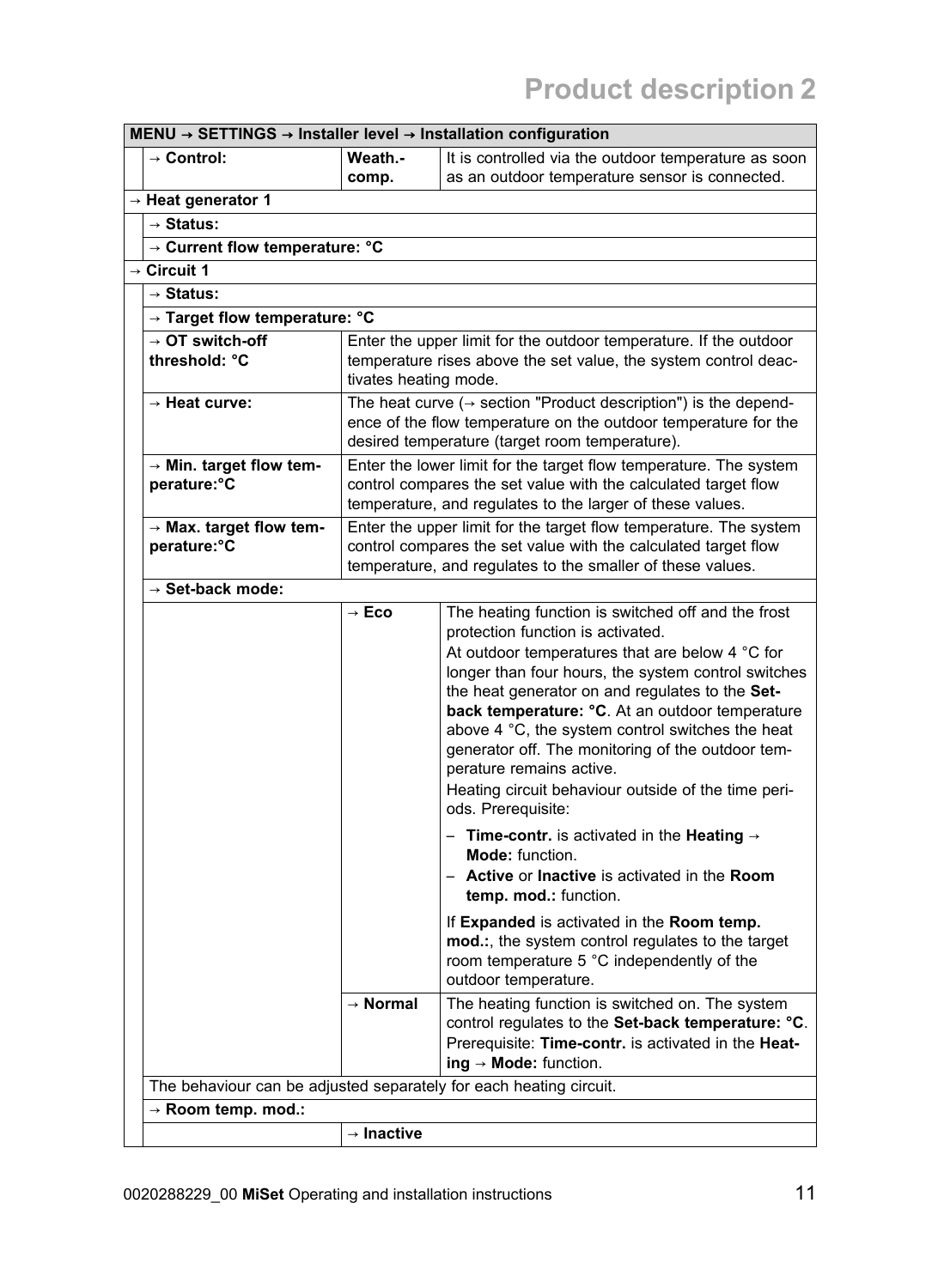#### **MENU** → **SETTINGS** → **Installer level** → **Installation configuration**

|                                                  | 71 IVVVI → 111J            | anauvn vviingarauvn                                                                                                                                                                                                                                                                                                                                                                                                                                   |
|--------------------------------------------------|----------------------------|-------------------------------------------------------------------------------------------------------------------------------------------------------------------------------------------------------------------------------------------------------------------------------------------------------------------------------------------------------------------------------------------------------------------------------------------------------|
|                                                  | → Active                   | Adjusting the flow temperature based on the cur-<br>rent room temperature.                                                                                                                                                                                                                                                                                                                                                                            |
|                                                  | → Expan-<br>ded            | Adjusting the flow temperature based on the cur-<br>rent room temperature. The system control also ac-<br>tivates/deactivates the zone.                                                                                                                                                                                                                                                                                                               |
|                                                  |                            | The zone is deactivated: Current room temper-<br>ature $+2/16$ K > set room temperature<br>- Zone is activated: Current room temperature <<br>set room temperature - 3/16 K                                                                                                                                                                                                                                                                           |
|                                                  |                            | The installed temperature sensor measures the current room temperature. The system con-<br>trol calculates a new target room temperature that is used to adjust the flow temperature.                                                                                                                                                                                                                                                                 |
|                                                  |                            | - Difference = Set target room temperature - current room temperature<br>$-$ New target room temperature = Set target room temperature + difference                                                                                                                                                                                                                                                                                                   |
| signment: function.                              |                            | Prerequisite: In the <b>Zone assignment:</b> function, the system control and/or the remote control<br>is assigned to the zone in which the system control or remote control is installed.<br>The Room temp. mod.: function is ineffective if No assignmt is activated in the Zone as-                                                                                                                                                                |
| $\rightarrow$ Control type:                      | 2-point                    | Corresponds to an on/off control system                                                                                                                                                                                                                                                                                                                                                                                                               |
|                                                  | Analog.                    | Corresponds to a modulating control system                                                                                                                                                                                                                                                                                                                                                                                                            |
| Zone                                             |                            |                                                                                                                                                                                                                                                                                                                                                                                                                                                       |
| $\rightarrow$ Zone activated:                    | in the display.            | Deactivate zones that are not required. All existing zones appear                                                                                                                                                                                                                                                                                                                                                                                     |
| $\rightarrow$ Zone assignment:                   |                            | Assign the system control and/or remote control to the selected<br>zone. The system control and/or remote control must be installed<br>in the selected zone. The control system also uses the room<br>temperature sensor for the assigned unit. The remote control<br>uses all of the values for the assigned zone. If no zone has been<br>assigned to the system control and/or the remote control, the<br>Room temp. mod.: function is ineffective. |
| $\rightarrow$ Zone valve status:                 |                            |                                                                                                                                                                                                                                                                                                                                                                                                                                                       |
| $\rightarrow$ Domestic hot water                 |                            |                                                                                                                                                                                                                                                                                                                                                                                                                                                       |
| $\rightarrow$ Cylinder:                          | setting must be selected.  | If there is an existing domestic hot water cylinder, the <b>Active</b>                                                                                                                                                                                                                                                                                                                                                                                |
| → Target flow temperature: °C                    |                            |                                                                                                                                                                                                                                                                                                                                                                                                                                                       |
| $\rightarrow$ Circulation pump:                  |                            |                                                                                                                                                                                                                                                                                                                                                                                                                                                       |
| $\rightarrow$ Anti-legio. day:                   | 120 minutes at the latest. | Define the days on which you want the anti-legionella function to<br>run. On these days, the water temperature is increased to above<br>60 °C. The circulation pump is activated. The function ends after<br>If the <b>Absence</b> function is activated, the anti-legionella function is<br>not carried out. As soon as the Absence function ends, the anti-<br>legionella function is carried out.                                                  |
| $\rightarrow$ Anti-legio. time:                  | run.                       | Define the time at which you want the anti-legionella function to                                                                                                                                                                                                                                                                                                                                                                                     |
| $\rightarrow$ Cylinder charging<br>hysteresis: K |                            | The cylinder charging starts as soon as cylinder temperature <<br>desired temperature - hysteresis value.                                                                                                                                                                                                                                                                                                                                             |

┑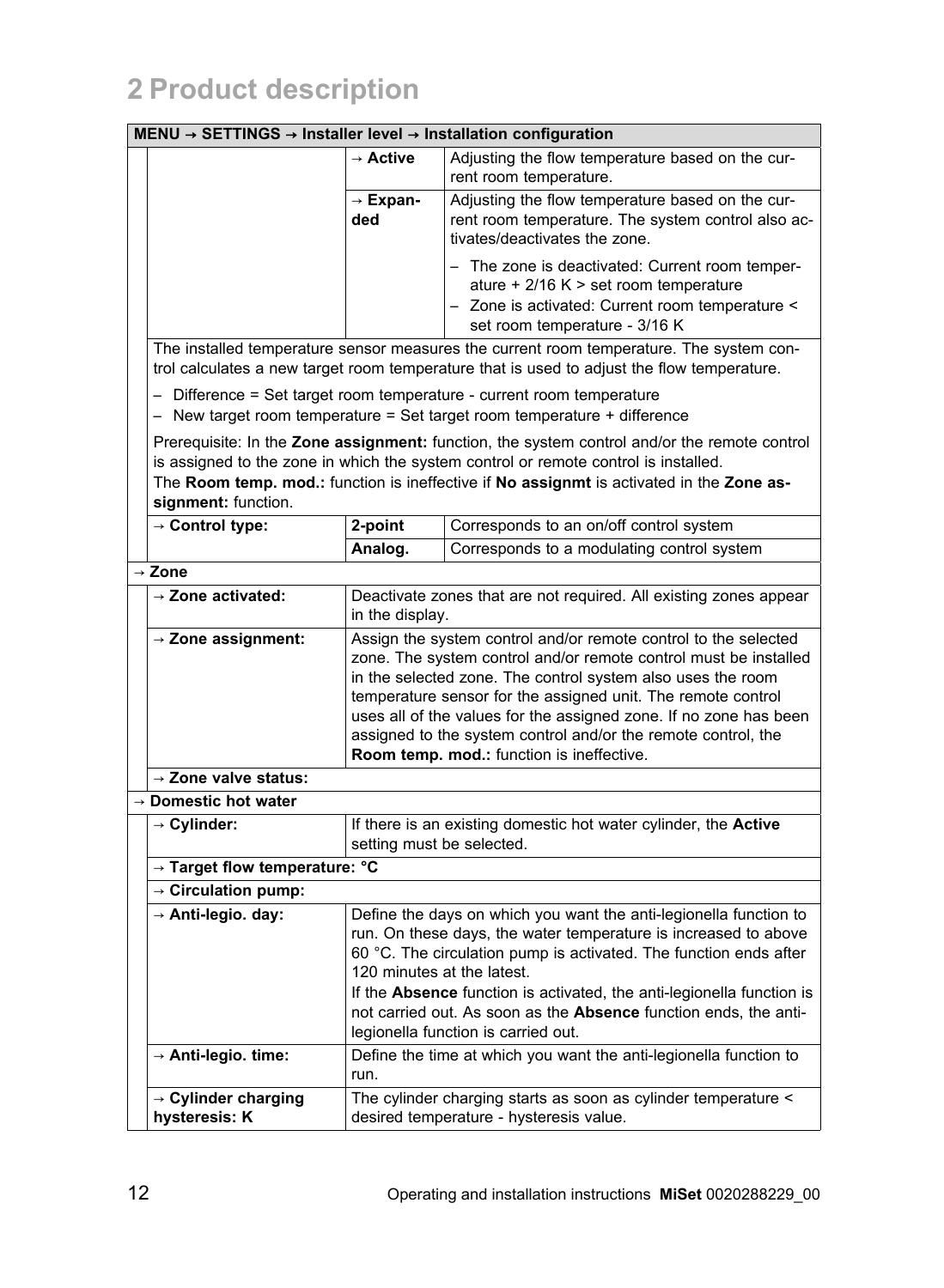|                                     | $MEM \rightarrow SETTINGS \rightarrow Instanter level \rightarrow Instantation$ configuration |                                                                                                                                                                                                                                                                                                            |  |
|-------------------------------------|-----------------------------------------------------------------------------------------------|------------------------------------------------------------------------------------------------------------------------------------------------------------------------------------------------------------------------------------------------------------------------------------------------------------|--|
|                                     | $\rightarrow$ Cylinder charging<br>offset: K                                                  | Desired temperature $+$ offset = flow temperature for the domestic<br>hot water cylinder.                                                                                                                                                                                                                  |  |
|                                     | $\rightarrow$ Max. cyl. charging<br>time:                                                     | Setting the maximum time at which the domestic hot water cylin-<br>der can be charged without interruption. If the maximum time or<br>the target temperature is reached, the system control enables the<br>heating function. The setting Off means that the cylinder char-<br>ging time is not restricted. |  |
|                                     | $\rightarrow$ Cyl. charg. anti-cycl.<br>time: min                                             | Setting the time period during which the cylinder charging is<br>blocked after the maximum cylinder charging time has elapsed.<br>During the blocked time, the system control enables the heating<br>function                                                                                              |  |
|                                     | $\rightarrow$ Parallel cylinder char-<br>ging:                                                | When charging the domestic hot water cylinder, the mixing cir-<br>cuit is heated in parallel. The non-mixed heating circuit is always<br>switched off during cylinder charging.                                                                                                                            |  |
| $\rightarrow$ Screed drying profile |                                                                                               | Setting target flow temperature per day in accordance with the<br>construction regulations                                                                                                                                                                                                                 |  |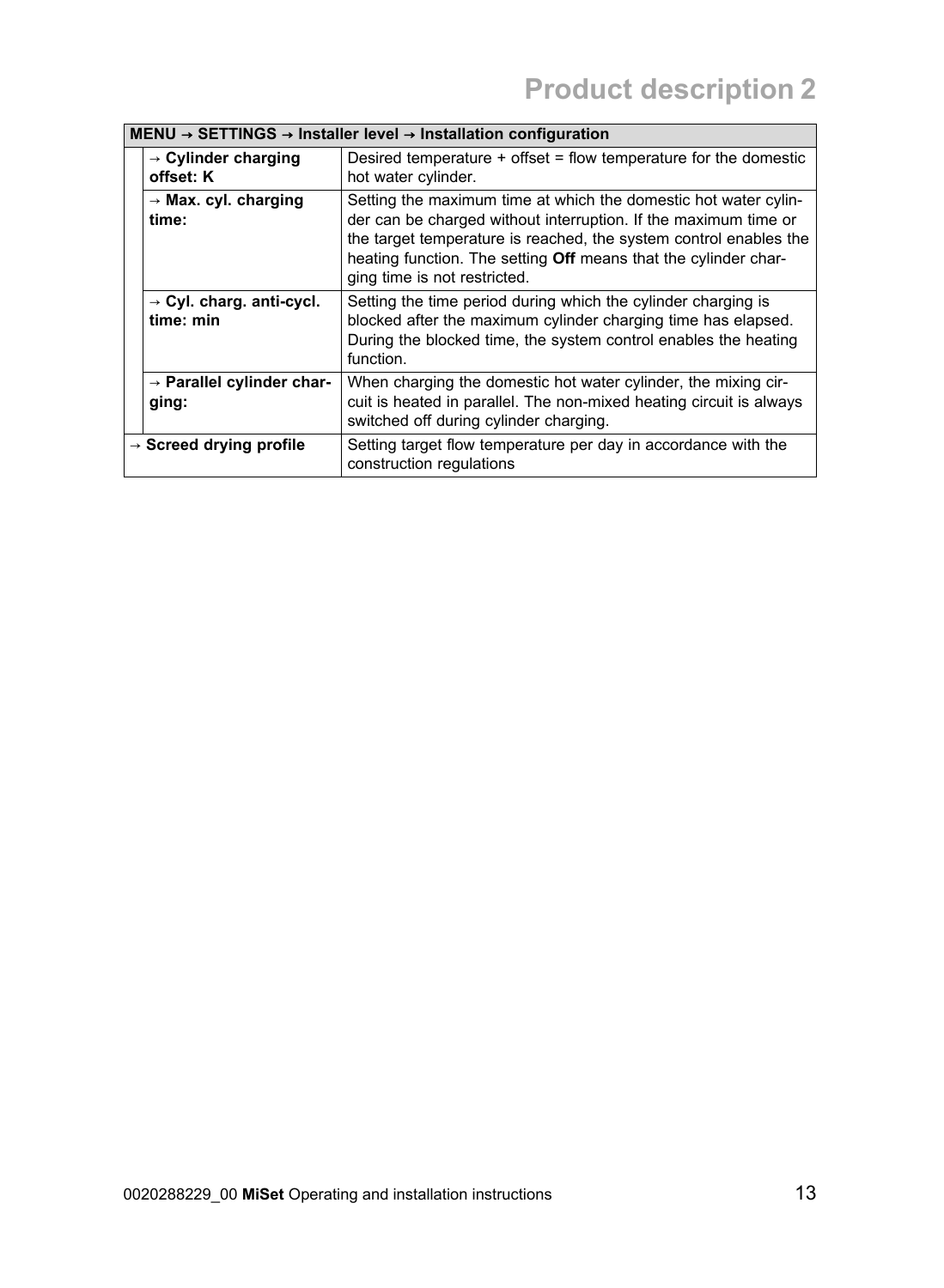**3 -- Electrical installation, set-up**

# **3 -- Electrical installation, set-up**

Only qualified electricians may carry out the electrical installation.

The heating installation must be decommissioned before work is carried out on it.

#### **3.1 Selecting the lines**

- ▶ Do not use flexible lines for power supply cables.
- ▶ Use sheathed cables for power supply cables (e.g. NYM 3 x 1.5).

#### **Line cross-section**

| eBUS line (extra-<br>low voltage)  | $\geq$ 0.75 mm <sup>2</sup> |
|------------------------------------|-----------------------------|
| Sensor line (extra<br>low voltage) | $\geq 0.75$ mm <sup>2</sup> |

#### **Line length**

| <b>Sensor lines</b> | $\leq 50$ m  |
|---------------------|--------------|
| <b>Bus lines</b>    | $\leq$ 125 m |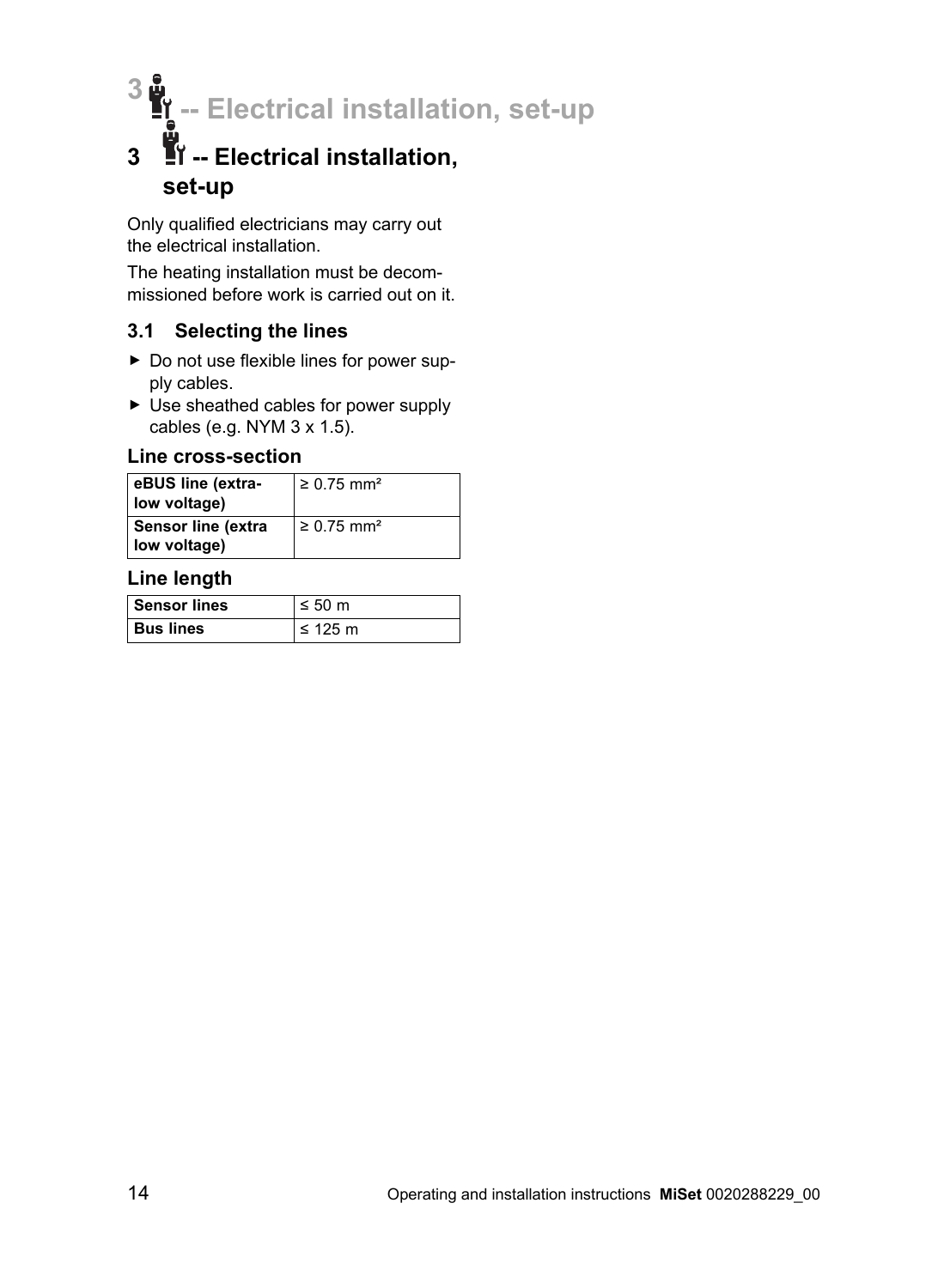**-- Electrical installation, set-up 3**

#### **3.2 Installing the system control**

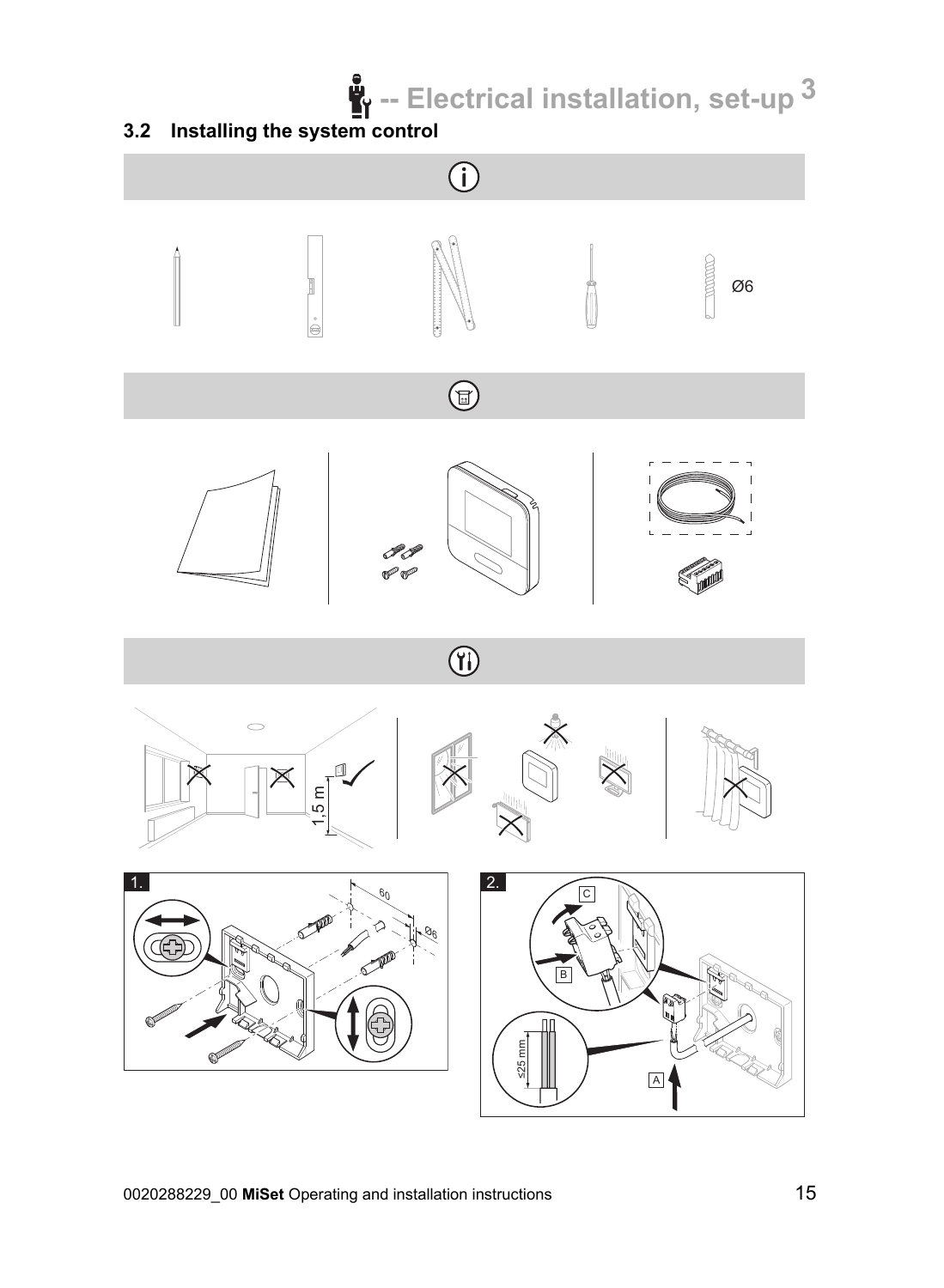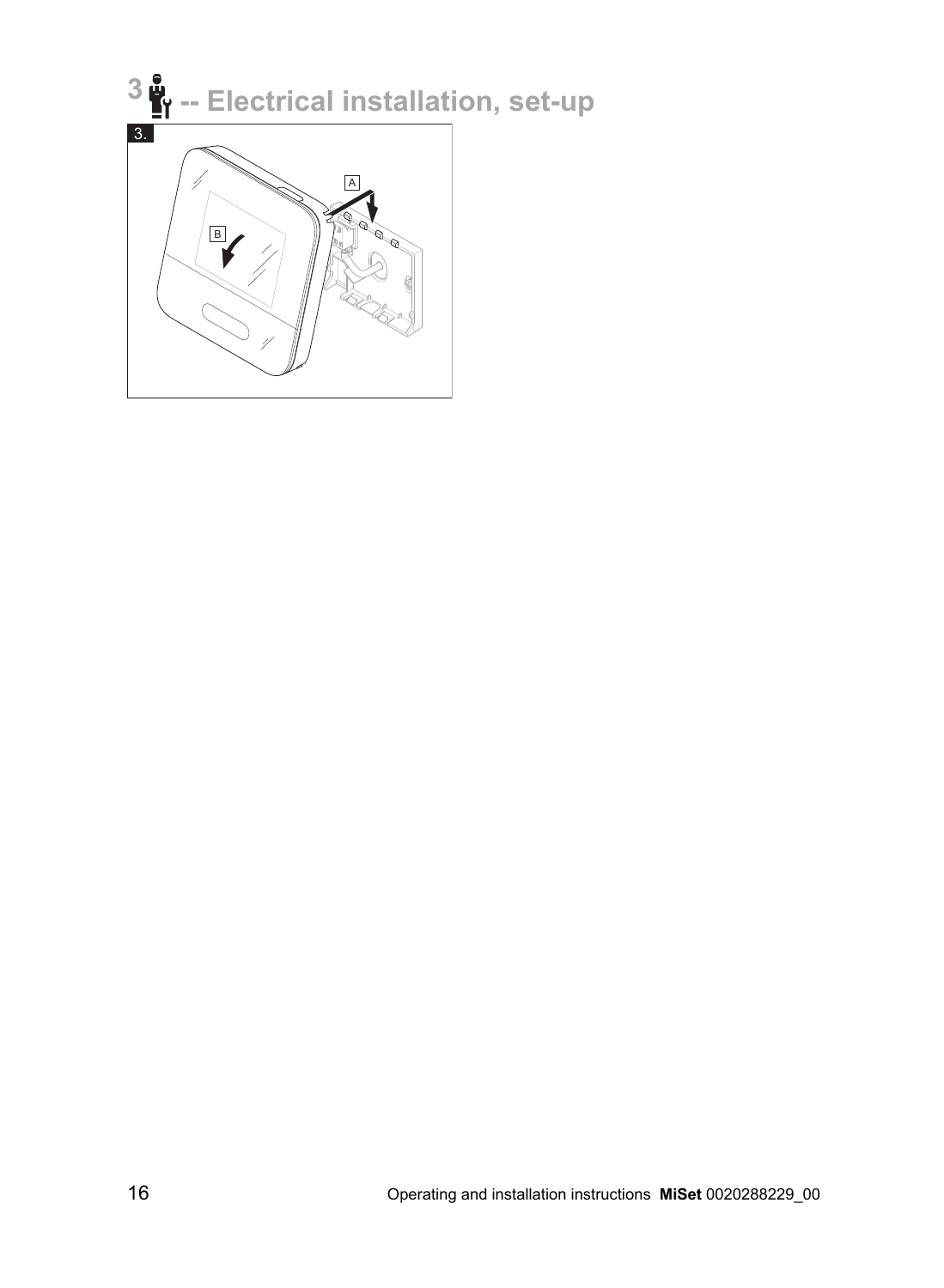



#### **4.1 Prerequisites for starting up**

- The system control and, if required, the outdoor temperature sensor have been electrically installed and wired.
- Start-up of all system components (except for the system control) is complete.

#### **4.2 Running the installation assistants**

The installation assistant is at the **Language:** query.

The system control's installation assistant takes you through a list of functions. For each function, you should choose the set value that is best suited to the heating installation being installed.

#### **4.2.1 Completing the installation assistant**

Once you have gone through the installation assistant, **Select the next step.** appears on the display

**Installation configuration**: The installation assistant switches to the system configuration for the installer level, in which you can further optimise the heating installation.

**Installation start**: The installation assistant switches to the basic display and the heating installation works with the values you have set.

#### **4.3 Changing the settings later**

All settings that you have made via the installation assistant can be changed again at a later date via the end user or installer level.

**5 Fault and maintenance messages**

#### **5.1 Fault message**

 $\sqrt{\frac{1}{1}}$  with the text of the fault message appears in the display.

You can find fault messages under: **MENU** → **SETTINGS** → **Installer level** → **Fault history**

Troubleshooting  $(\rightarrow$  Appendix)

### **5.2 Maintenance message**

 $\blacksquare$  with the text of the maintenance message appears in the display.

Maintenance message ( $\rightarrow$  Appendix)

### **6 Information about the product**

#### **6.1 Observing and storing other applicable documents**

- ▶ Observe all of the instructions that are intended for you and are enclosed with the components of the installation.
- $\blacktriangleright$  As the end user, keep these instructions and all other applicable documents safe for future use.

#### **6.2 Validity of the instructions**

These instructions apply only to:

– 0020260999

#### **6.3 Data plate**

The data plate is located on the rear of the product.

| Information on the<br>data plate | <b>Meaning</b>                                                           |
|----------------------------------|--------------------------------------------------------------------------|
| Serial number                    | for identification;<br>7th to 16th digits<br>= product article<br>number |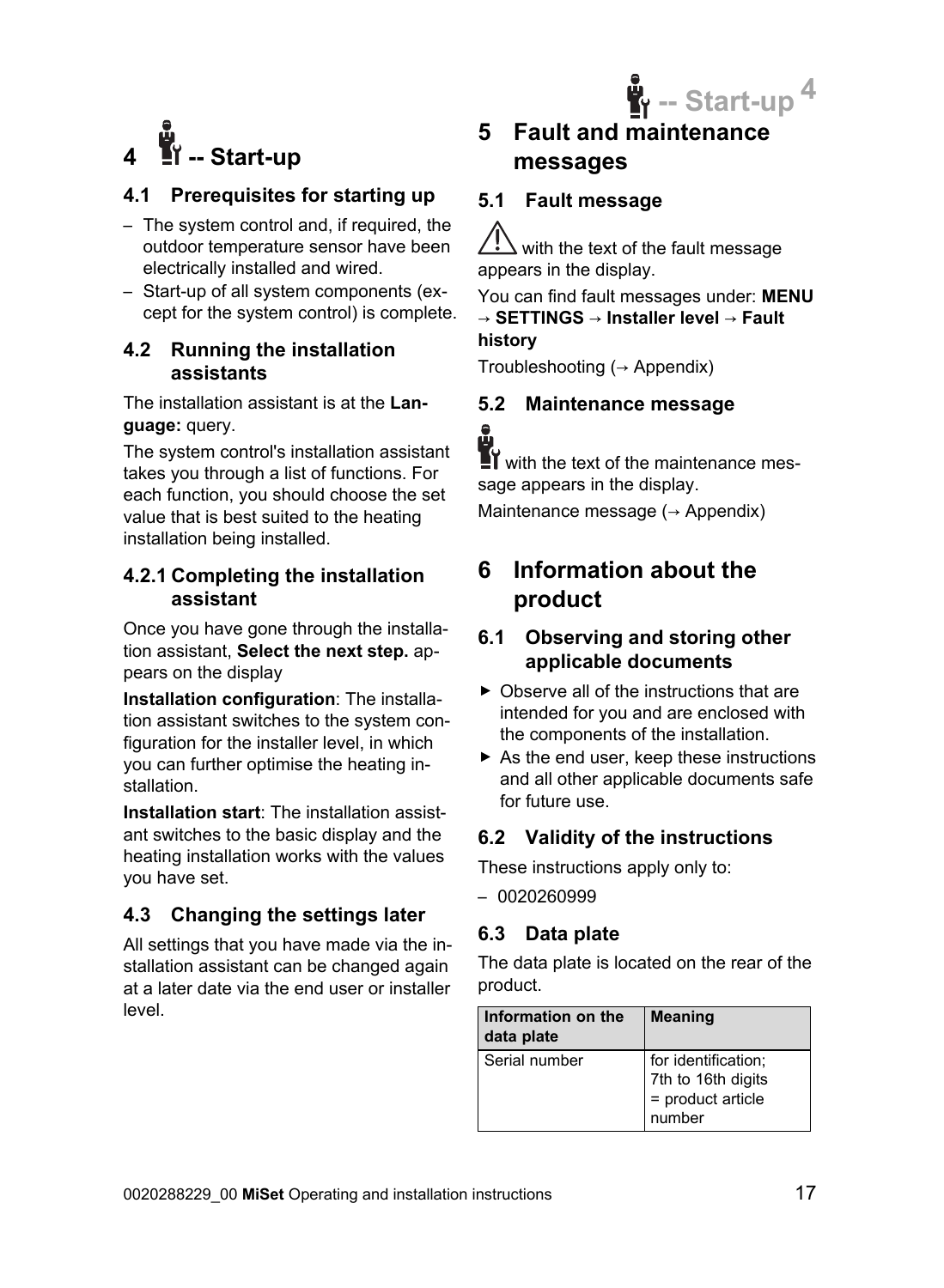# **6 Information about the product**

| Information on the<br>data plate | <b>Meaning</b>        |
|----------------------------------|-----------------------|
| <b>MiSet</b>                     | Product designation   |
|                                  | Rated voltage         |
| mA                               | Rated current         |
|                                  | Read the instructions |

#### **6.4 Serial number**

You can call up the serial numbers under **MENU** → **INFORMATION** → **Serial number**. The 10-digit article number is located in the second line.

#### **6.5 CE marking**

The CE marking shows that the products comply with the basic requirements of the applicable directives as stated on the declaration of conformity.

The declaration of conformity can be viewed at the manufacturer's site.

#### **6.6 Guarantee and customer service**

#### **6.6.1 Guarantee**

For information on the manufacturer's guarantee, you can write to the contact address that is provided on the back page or by visiting https://self-service.glowworm.co.uk/warranty-registration/stepone/.

#### **6.6.2 Customer service**

For contact details for our customer service department, you can write to the address that is provided on the back page, or you can visit www.glow-worm.co.uk.

#### **6.7 Recycling and disposal**

▶ The competent person who installed your product is responsible for the disposal of the packaging.



If the product is labelled with this mark:

- ▶ In this case, do not dispose of the product with the household waste.
- ▶ Instead, hand in the product to a collection centre for waste electrical or electronic equipment.

**----- Packaging -----------------**

- ▶ Dispose of the packaging correctly.
- ▶ Observe all relevant regulations.

#### **6.8 Product data in accordance with EU Ordinance no. 811/2013, 812/2013**

On units with integrated weather-compensated controls, including a room thermostat function that can be activated, the seasonal room-heating efficiency always includes the correction factor for control technology class VI. The seasonal roomheating efficiency may deviate if this function is deactivated.

| Temperature control class                                                     | VI    |
|-------------------------------------------------------------------------------|-------|
| <b>Contribution to the seasonal</b><br>room-heating energy effi-<br>ciency ns | 4.0 % |

#### **6.9 Technical data** – **System control**

| <b>Rated voltage</b>      | 9 to 24 $V =$         |
|---------------------------|-----------------------|
| Rated surge voltage       | 330 V                 |
| <b>Pollution degree</b>   | 2                     |
| <b>Rated current</b>      | $< 50$ mA             |
| Supply line cross-section | $0.75$ to             |
|                           | $1.5$ mm <sup>2</sup> |
| IP rating                 | IP 20                 |
| <b>Protection class</b>   | Ш                     |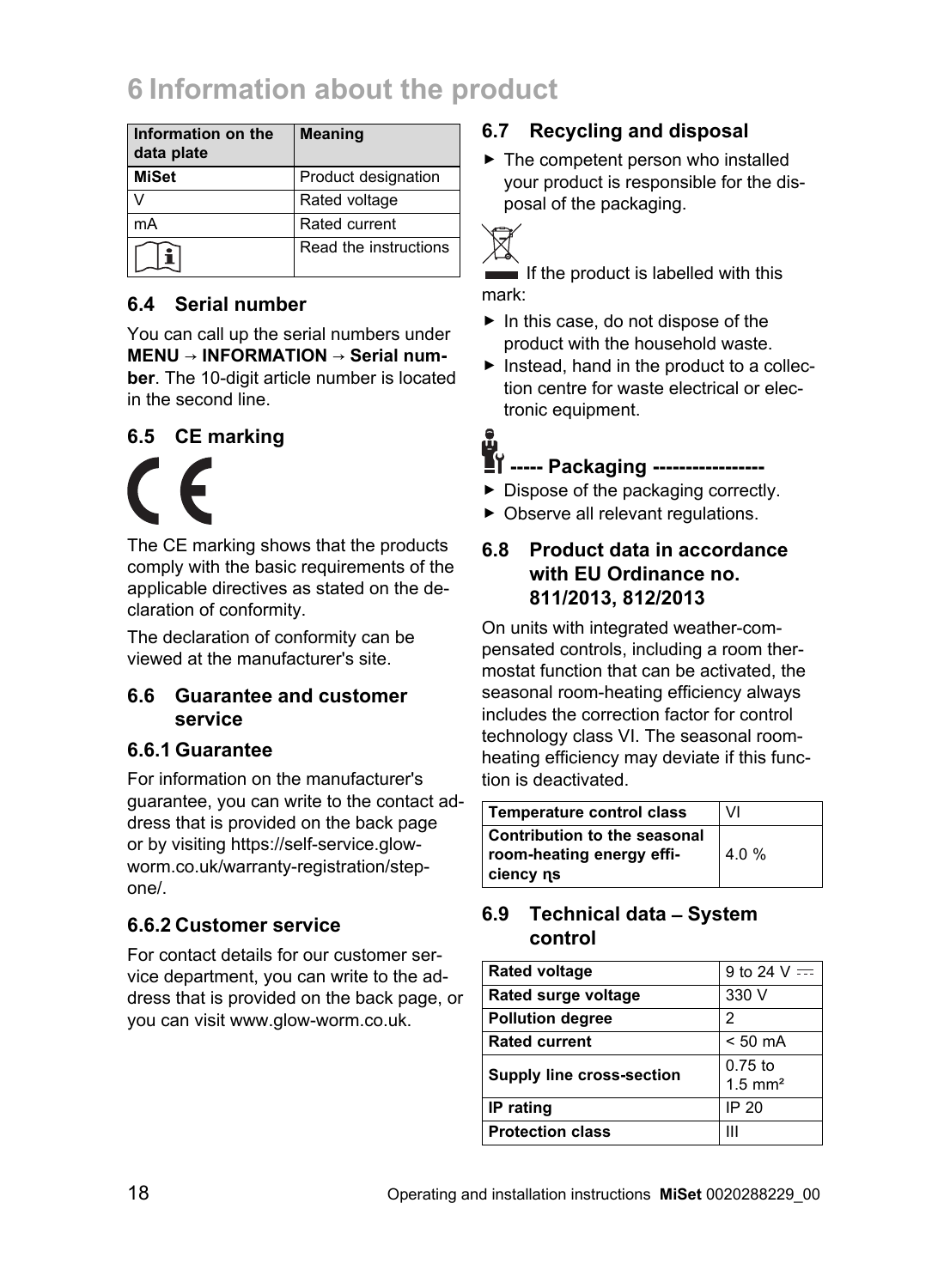# **Information about the product 6**

| Temperature for the ball<br>pressure test               | 75 °C                |
|---------------------------------------------------------|----------------------|
| <b>Maximum permitted environ-</b><br>mental temperature | 0 to 60 $^{\circ}$ C |
| Current room air hum.                                   | 35 to 95 %           |
| Mode of operation                                       | Type 1               |
| Height                                                  | $122$ mm             |
| Width                                                   | 122 mm               |
| Depth                                                   | 26 mm                |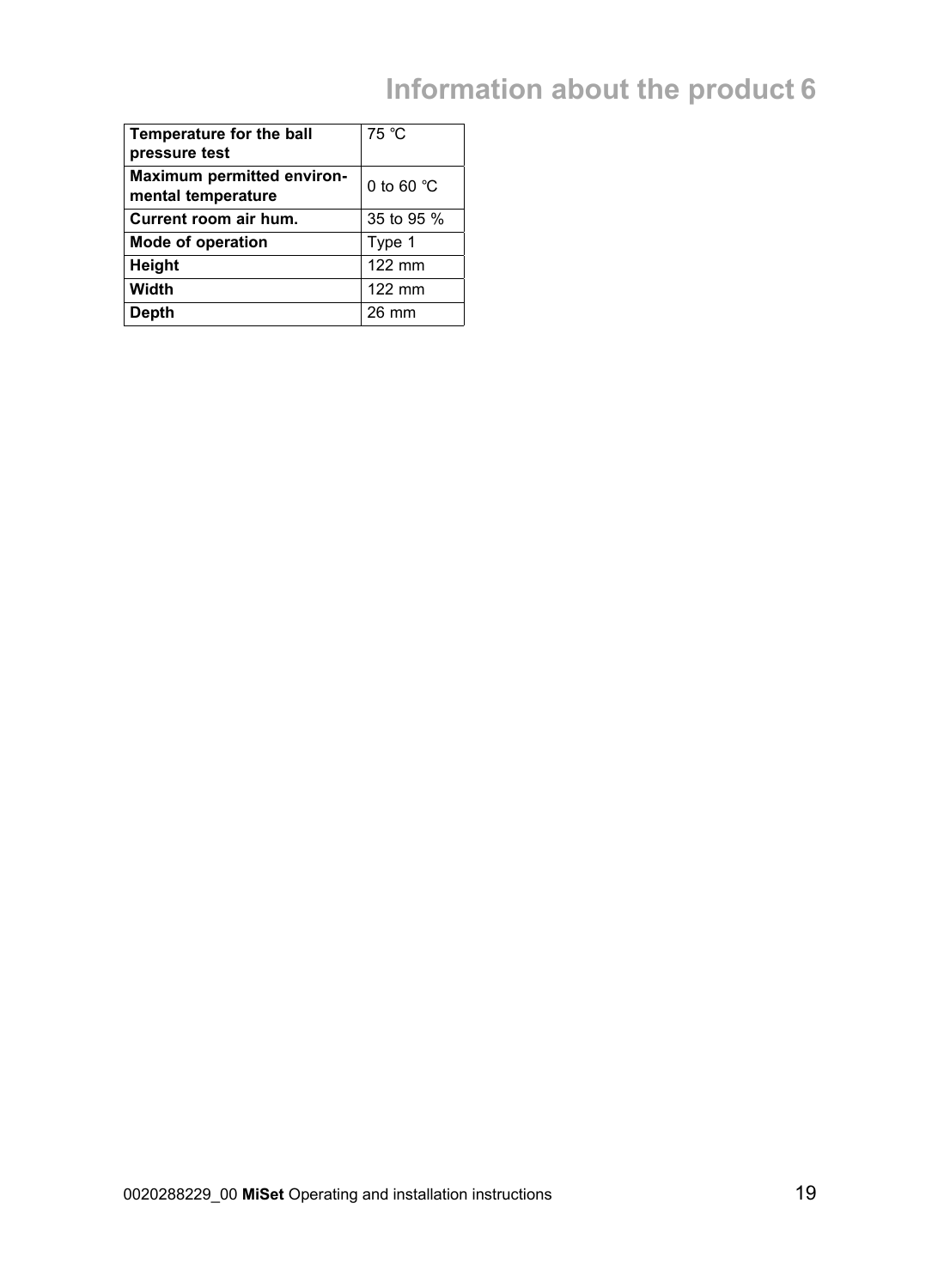### **Appendix A Troubleshooting, maintenance message**

### **A.1 Troubleshooting**

| Symptom                                                                                                                    | Possible cause         | <b>Measure</b>                                                                                                                                                                                                                                                                                                                                   |
|----------------------------------------------------------------------------------------------------------------------------|------------------------|--------------------------------------------------------------------------------------------------------------------------------------------------------------------------------------------------------------------------------------------------------------------------------------------------------------------------------------------------|
| Display remains dark                                                                                                       | Software error         | 1. Press and hold the button on the top right<br>of the system control for longer than five<br>seconds in order to force a restart.<br>Switch off the mains switch on all heat<br>2.<br>generators for approx. 1 minute and then<br>switch them on again.<br>If the fault message persists, inform the<br>3.<br>competent person.                |
| No changes in the<br>display can be made<br>via the control ele-<br>ments                                                  | Software error         | Press and hold the button on the top right<br>1.<br>of the system control for longer than five<br>seconds in order to force a restart.<br>Switch off the mains switch on all heat<br>2 <sup>1</sup><br>generators for approx. 1 minute and then<br>switch them on again.<br>If the fault message persists, inform the<br>3.<br>competent person. |
| Display: Button lock<br>activated, it is not<br>possible to change<br>the settings or values                               | Button lock is active  | ► Press the button on the top right of the sys-<br>tem control for approx one second in order<br>to deactivate the button lock.                                                                                                                                                                                                                  |
| Display: F. Boiler<br>fault, the specific fault<br>code (e.g. F.33) with<br>the specific boiler is<br>shown in the display | <b>Boiler fault</b>    | 1.<br>Reset the boiler by first selecting Reset<br>and then Yes.<br>If the fault message persists, inform the<br>2.<br>competent person.                                                                                                                                                                                                         |
| Display: You do not<br>understand the set<br>language                                                                      | Incorrect language set | 1.<br>Press $\circled{\equiv}$ twice.<br>2.<br>Select the last menu item ( $\bullet$ SETTINGS)<br>and confirm by pressing $\circledcirc$ .<br>3.<br>Under $\bigcirc$ SETTINGS, select the second<br>menu item and confirm by pressing $\vee$ .<br>Select the language that you understand<br>4.<br>and confirm by pressing $\Diamond$ .          |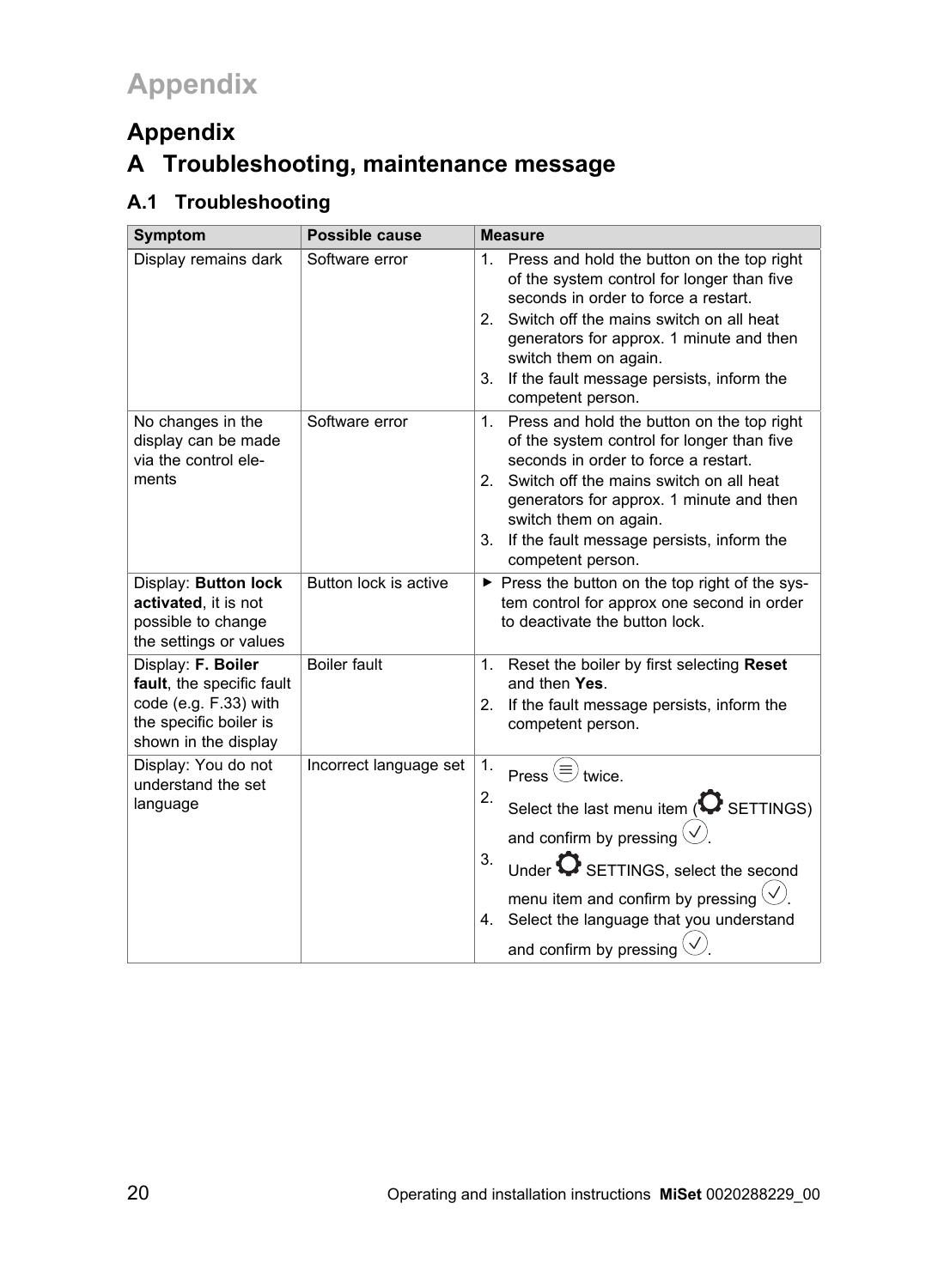#### **A.2 Maintenance messages**

| # | <b>Message</b>    | <b>Description</b>                          | <b>Maintenance work</b>  | <b>Interval</b>      | b |
|---|-------------------|---------------------------------------------|--------------------------|----------------------|---|
|   | Water defi-       | The water pressure is                       | Refer to the operat-     | See the operating    |   |
|   |                   | ciency: Fol- $\vert$ too low in the heating | ing instructions for the | instructions for the |   |
|   | low the in-       | installation.                               | relevant heat gener-     | heat generator       |   |
|   | <b>structions</b> |                                             | ator for information on  |                      |   |
|   | in the heat       |                                             | filling with water       |                      |   |
|   | gen.              |                                             |                          |                      |   |

# **B -- Troubleshooting, maintenance message**

#### **B.1 Troubleshooting**

| Symptom                                                                                | Possible cause                                                                | <b>Measure</b>                                                                                                                                                                                                                                       |
|----------------------------------------------------------------------------------------|-------------------------------------------------------------------------------|------------------------------------------------------------------------------------------------------------------------------------------------------------------------------------------------------------------------------------------------------|
| Display remains dark                                                                   | Software error                                                                | 1. Press and hold the button on the top right<br>of the system control for longer than five<br>seconds in order to force a restart.<br>2. Switch the mains switch on the heat gen-<br>erator that feeds the system control off and<br>back on again. |
|                                                                                        | No power supply on<br>the heat generator                                      | $\triangleright$ Re-establish the power supply to the heat<br>generator; this is the same power supply<br>that feeds the system control.                                                                                                             |
|                                                                                        | The product is defect-<br>ive                                                 | $\blacktriangleright$ Replace the product.                                                                                                                                                                                                           |
| No changes in the<br>display can be made<br>via the control ele-                       | Software error                                                                | Switch the mains switch on the heat gen-<br>erator that feeds the system control off and<br>back on again.                                                                                                                                           |
| ments                                                                                  | The product is defect-<br>ive                                                 | $\blacktriangleright$ Replace the product.                                                                                                                                                                                                           |
| Heat generator contin-<br>ues to heat once the<br>room temperature has<br>been reached | Incorrect value in the<br>Room temp. mod.:<br>or Zone assignment:<br>function | In the <b>Room temp. mod.:</b> function, set the<br>1.<br>value Active or Expanded.<br>In the zone in which the system control<br>2.<br>is installed, assign the system control's<br>address in the Zone assignment: function.                       |
| The heating install-<br>ation remains in do-<br>mestic hot water mode                  | Heat generator cannot<br>reach the max. target<br>flow temperature            | Reduce the set value in the Max. target<br>▶.<br>flow temperature: °C function.                                                                                                                                                                      |
| It is not possible to<br>switch to the installer<br>level                              | You do not know the<br>code for the installer<br>level                        | Reset the system control to the factory set-<br>ting. All set values will be lost.                                                                                                                                                                   |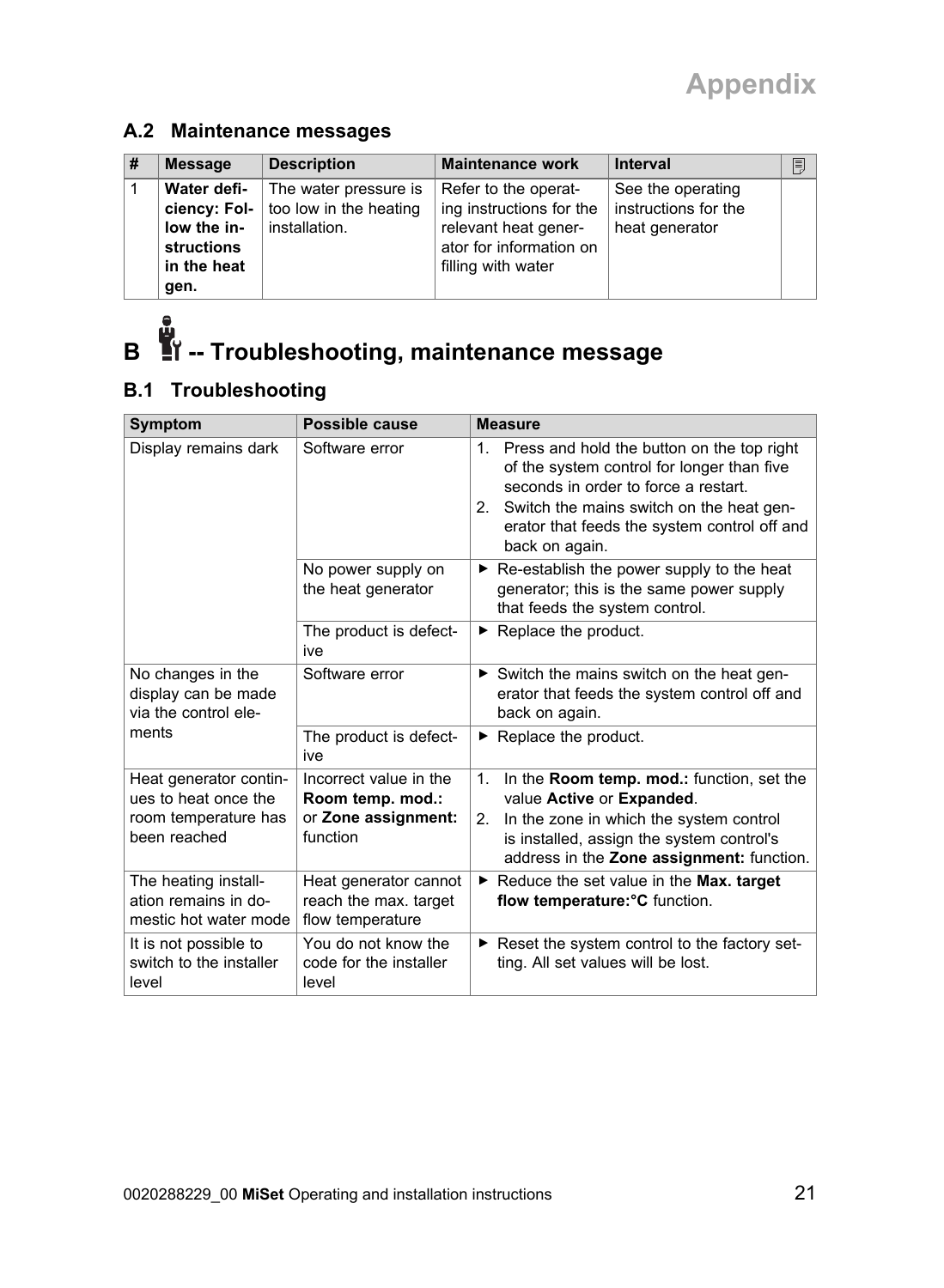# **Appendix**

### **B.2 Troubleshooting**

| <b>Message</b>                                               | Possible cause                                                   | <b>Measure</b>                                                                                         |
|--------------------------------------------------------------|------------------------------------------------------------------|--------------------------------------------------------------------------------------------------------|
| Outdoor temperature<br>sensor signal invalid                 | Outdoor temperature<br>sensor defective                          | ► Replace the outdoor temperature sensor.                                                              |
| Heat generator 1 com-                                        | The cable is defective                                           | $\triangleright$ Replace the cable.                                                                    |
| munication interrupted                                       | Incorrect plug connec-<br>tion                                   | $\blacktriangleright$ Check the plug connection.                                                       |
| Remote control 1<br>missing                                  | Missing remote control                                           | $\triangleright$ Connect the remote control.                                                           |
| Room temp. sensor<br>signal on control in-<br>valid          | Room temperature<br>sensor defective                             | $\triangleright$ Replace the control.                                                                  |
| Room temp. sensor<br>signal on remote con-<br>trol 1 invalid | Room temperature<br>sensor defective                             | $\blacktriangleright$ Replace the remote control.                                                      |
| Assignment of remote<br>control 1 missing                    | The assignment of<br>remote control 1 to the<br>zone is missing. | $\triangleright$ Assign the correct address to the remote<br>control in the Zone assignment: function. |
| Zone activation miss-<br>ing                                 | A zone that is in use<br>is not yet activated.                   | $\blacktriangleright$ In the Zone activated: function, select the<br>value Yes.                        |

#### **B.3 Maintenance messages**

| #             | <b>Message</b>                                                                         | <b>Description</b>                                                     | <b>Maintenance work</b>                                                                                                                                   | <b>Interval</b>                                                             | j |
|---------------|----------------------------------------------------------------------------------------|------------------------------------------------------------------------|-----------------------------------------------------------------------------------------------------------------------------------------------------------|-----------------------------------------------------------------------------|---|
| $\mathbf{1}$  | Heat gen-<br>erator 1<br>requires<br>mainten-<br>ance                                  | The heat generator<br>requires maintenance<br>work.                    | Refer to the operating<br>or installation instruc-<br>tions for the relevant<br>heat generator for in-<br>formation on the main-<br>tenance work required | See the operating or<br>installation instructions<br>for the heat generator |   |
| $\mathcal{P}$ | Water defi-<br>ciency: Fol-<br>low the in-<br><b>structions</b><br>in the heat<br>gen. | The water pressure is<br>too low in the heating<br>installation.       | Water deficiency: Fol-<br>low the instructions in<br>the heat generator                                                                                   | See the operating or<br>installation instructions<br>for the heat generator |   |
| 3             | Mainten-<br>ance Con-<br>tact:                                                         | Date on which main-<br>tenance is due for the<br>heating installation. | Carry out the required<br>maintenance work                                                                                                                | Date entered in the<br>control                                              |   |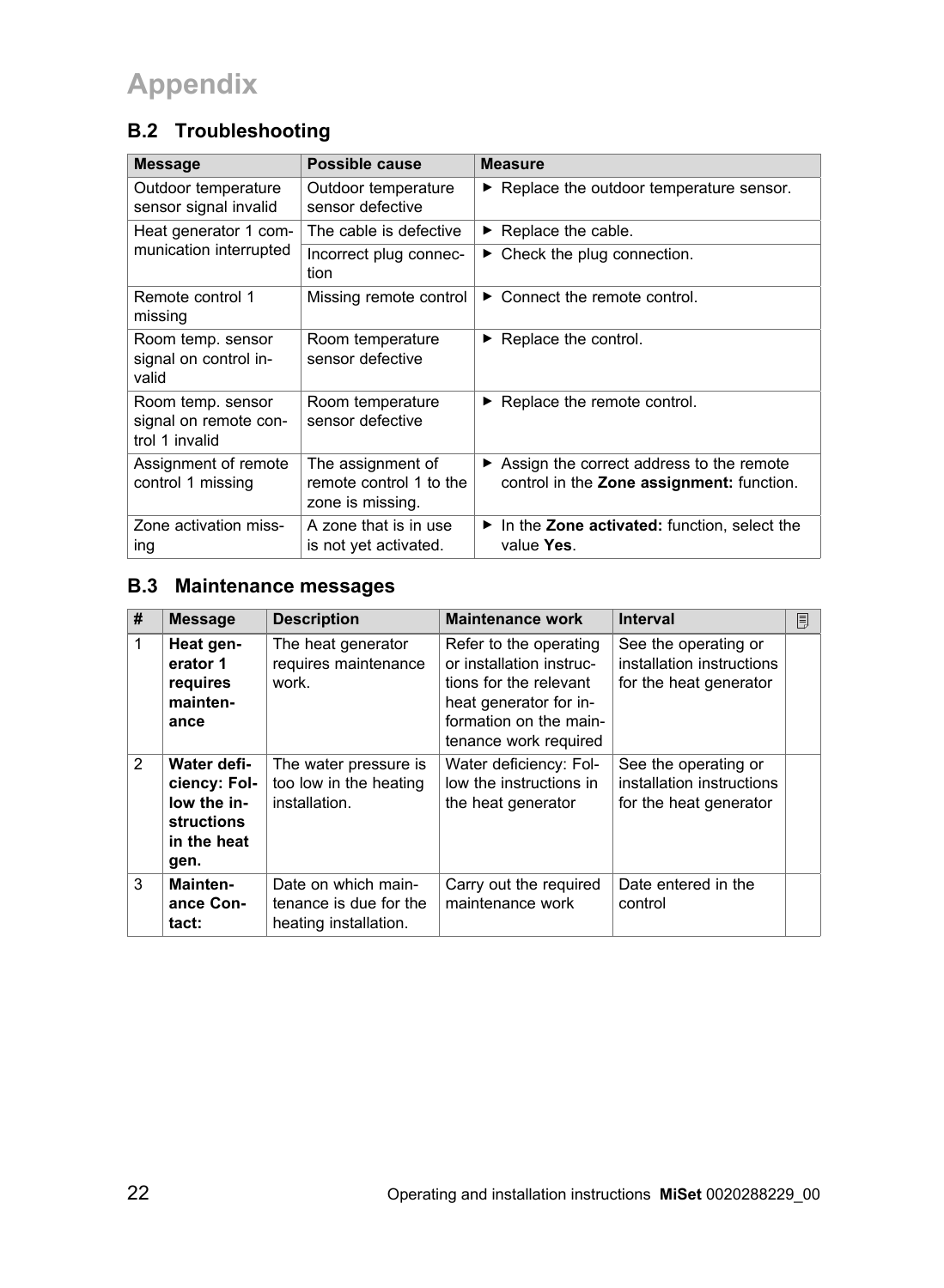# **Index**

| A                                         |
|-------------------------------------------|
|                                           |
| С                                         |
|                                           |
|                                           |
|                                           |
| D                                         |
|                                           |
|                                           |
|                                           |
| F                                         |
|                                           |
|                                           |
|                                           |
|                                           |
| L                                         |
| Lines, maximum length  14                 |
| Lines, minimum cross-section  14          |
|                                           |
| М                                         |
|                                           |
| ი                                         |
| Operating and display functions 8         |
| P                                         |
| Prerequisites for starting up the heating |
|                                           |
| Prerequisites, start-up  17               |
| Preventing a malfunction 6                |
| Q                                         |
| R                                         |
| Reading the article number  18            |
| Reading the serial number  18             |
|                                           |
|                                           |
| Running the installation assistants 17    |
| s                                         |
|                                           |
|                                           |
| Setting the heat curve  6                 |